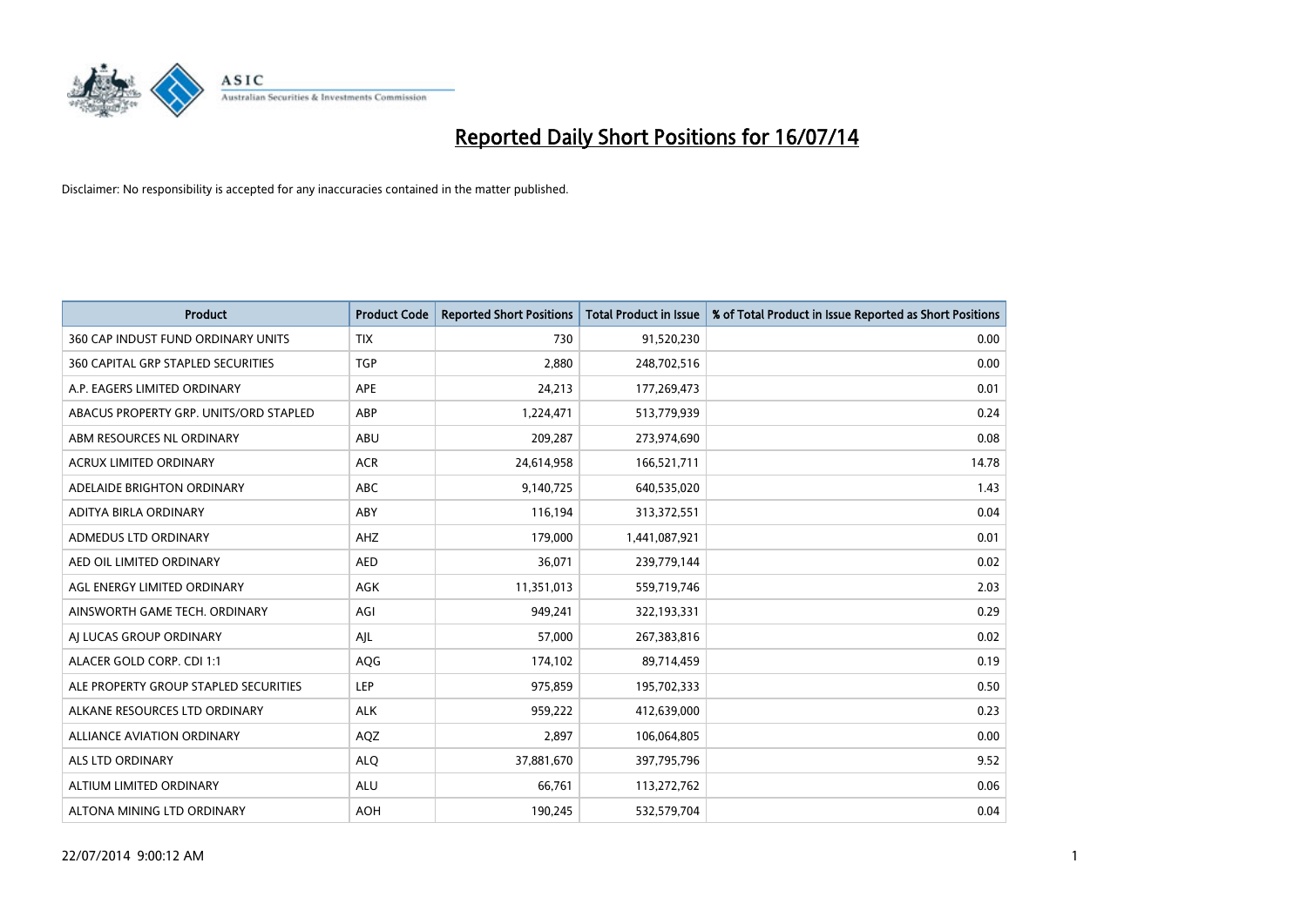

| <b>Product</b>                          | <b>Product Code</b> | <b>Reported Short Positions</b> | Total Product in Issue | % of Total Product in Issue Reported as Short Positions |
|-----------------------------------------|---------------------|---------------------------------|------------------------|---------------------------------------------------------|
| ALUMINA LIMITED ORDINARY                | <b>AWC</b>          | 94,649,684                      | 2,806,225,615          | 3.37                                                    |
| AMALGAMATED HOLDINGS ORDINARY           | <b>AHD</b>          | 10,928                          | 157,864,530            | 0.01                                                    |
| AMCOM TELECOMM. ORDINARY                | <b>AMM</b>          | 2,286,543                       | 264,835,089            | 0.86                                                    |
| AMCOR LIMITED ORDINARY                  | AMC                 | 4,835,079                       | 1,206,684,923          | 0.40                                                    |
| AMP CAPITAL CHINA ORDINARY UNITS        | AGF                 | 10,984,000                      | 374,593,484            | 2.93                                                    |
| AMP LIMITED ORDINARY                    | AMP                 | 28,918,850                      | 2,957,737,964          | 0.98                                                    |
| ANSELL LIMITED ORDINARY                 | <b>ANN</b>          | 5,953,111                       | 152,937,881            | 3.89                                                    |
| ANTARES ENERGY LTD ORDINARY             | <b>AZZ</b>          | 290,766                         | 255,000,000            | 0.11                                                    |
| ANZ BANKING GRP LTD ORDINARY            | ANZ                 | 7,425,924                       | 2,756,583,456          | 0.27                                                    |
| APA GROUP STAPLED SECURITIES            | <b>APA</b>          | 13,802,633                      | 835,750,807            | 1.65                                                    |
| APN NEWS & MEDIA ORDINARY               | <b>APN</b>          | 1,646,356                       | 1,029,041,356          | 0.16                                                    |
| APPLABS TECH LTD ORDINARY               | <b>ALA</b>          | 1,053                           | 36,426,971             | 0.00                                                    |
| AQUARIUS PLATINUM. ORDINARY             | <b>AQP</b>          | 1,173,340                       | 1,464,310,359          | 0.08                                                    |
| AOUILA RESOURCES ORDINARY               | <b>AQA</b>          | 652,412                         | 411,804,442            | 0.16                                                    |
| ARB CORPORATION ORDINARY                | ARP                 | 1,564,363                       | 72,493,302             | 2.16                                                    |
| ARDENT LEISURE GROUP STAPLED SECURITIES | <b>AAD</b>          | 4,976,942                       | 405,055,708            | 1.23                                                    |
| ARENA REIT. ORDINARY UNITS              | <b>ARF</b>          | 25,139                          | 211,495,653            | 0.01                                                    |
| ARISTOCRAT LEISURE ORDINARY             | ALL                 | 1,827,282                       | 622,710,823            | 0.29                                                    |
| ARRIUM LTD ORDINARY                     | ARI                 | 30,803,274                      | 1,366,183,142          | 2.25                                                    |
| ASALEO CARE LIMITED ORDINARY            | AHY                 | 3,696,387                       | 603,059,070            | 0.61                                                    |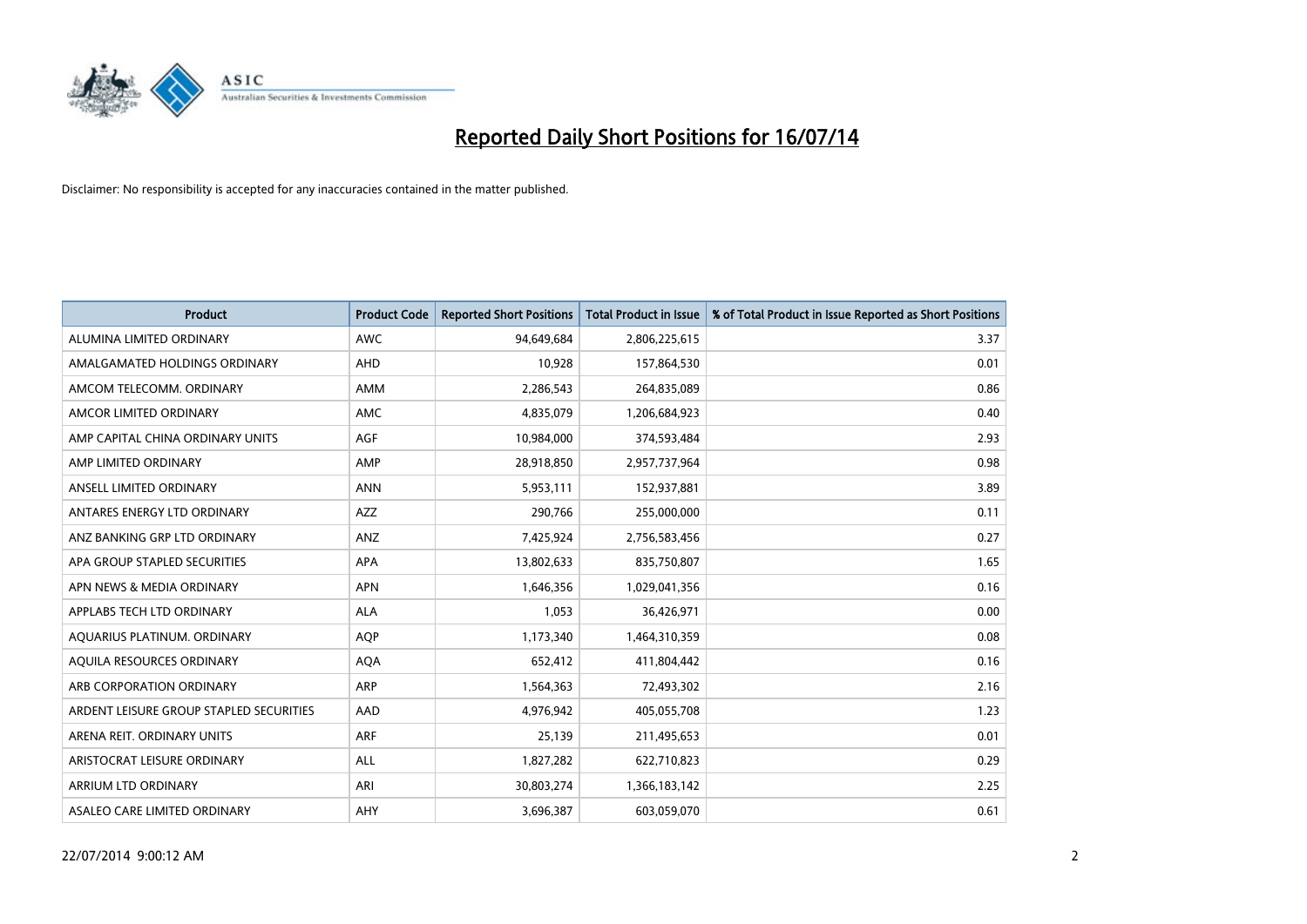

| <b>Product</b>                            | <b>Product Code</b> | <b>Reported Short Positions</b> | <b>Total Product in Issue</b> | % of Total Product in Issue Reported as Short Positions |
|-------------------------------------------|---------------------|---------------------------------|-------------------------------|---------------------------------------------------------|
| ASCIANO LIMITED ORDINARY                  | <b>AIO</b>          | 13,043,533                      | 975,385,664                   | 1.34                                                    |
| ASG GROUP LIMITED ORDINARY                | ASZ                 | 552,724                         | 206,720,839                   | 0.27                                                    |
| ASPEN GROUP ORD/UNITS STAPLED             | <b>APZ</b>          | 22,978                          | 119,948,774                   | 0.02                                                    |
| ASTRO JAP PROP GROUP STAPLED US PROHIBIT. | AJA                 | 11,964                          | 67,211,752                    | 0.02                                                    |
| ASX LIMITED ORDINARY                      | ASX                 | 5,120,333                       | 193,595,162                   | 2.64                                                    |
| ATLAS IRON LIMITED ORDINARY               | <b>AGO</b>          | 120,589,543                     | 915,496,158                   | 13.17                                                   |
| ATRUM COAL NL ORDINARY                    | <b>ATU</b>          | 185,039                         | 76,305,842                    | 0.24                                                    |
| AURIZON HOLDINGS LTD ORDINARY             | AZJ                 | 5,328,403                       | 2,137,284,503                 | 0.25                                                    |
| <b>AURORA OIL &amp; GAS ORDINARY</b>      | <b>AUT</b>          | 15,477                          | 448,785,778                   | 0.00                                                    |
| AUSDRILL LIMITED ORDINARY                 | <b>ASL</b>          | 22,995,331                      | 312,277,224                   | 7.36                                                    |
| AUSENCO LIMITED ORDINARY                  | AAX                 | 2,939,809                       | 168,449,799                   | 1.75                                                    |
| <b>AUSTAL LIMITED ORDINARY</b>            | ASB                 | 232,785                         | 346,379,377                   | 0.07                                                    |
| AUSTBROKERS HOLDINGS ORDINARY             | <b>AUB</b>          | 375,957                         | 59,955,596                    | 0.63                                                    |
| AUSTIN ENGINEERING ORDINARY               | ANG                 | 1,390,413                       | 84,274,004                    | 1.65                                                    |
| AUSTRALAND PROPERTY STAPLED SECURITY      | <b>ALZ</b>          | 72,690                          | 578,984,528                   | 0.01                                                    |
| AUSTRALIAN AGRICULT. ORDINARY             | AAC                 | 3,623,779                       | 532,474,721                   | 0.68                                                    |
| AUSTRALIAN FOUNDAT. ORDINARY              | AFI                 | 100                             | 1,049,055,166                 | 0.00                                                    |
| AUSTRALIAN INFR LTD ORDINARY              | <b>AIX</b>          | 14,364                          | 620,733,944                   | 0.00                                                    |
| AUSTRALIAN PHARM, ORDINARY                | API                 | 10,790,531                      | 488,115,883                   | 2.21                                                    |
| AUTOMOTIVE HOLDINGS ORDINARY              | <b>AHE</b>          | 447,956                         | 306,437,941                   | 0.15                                                    |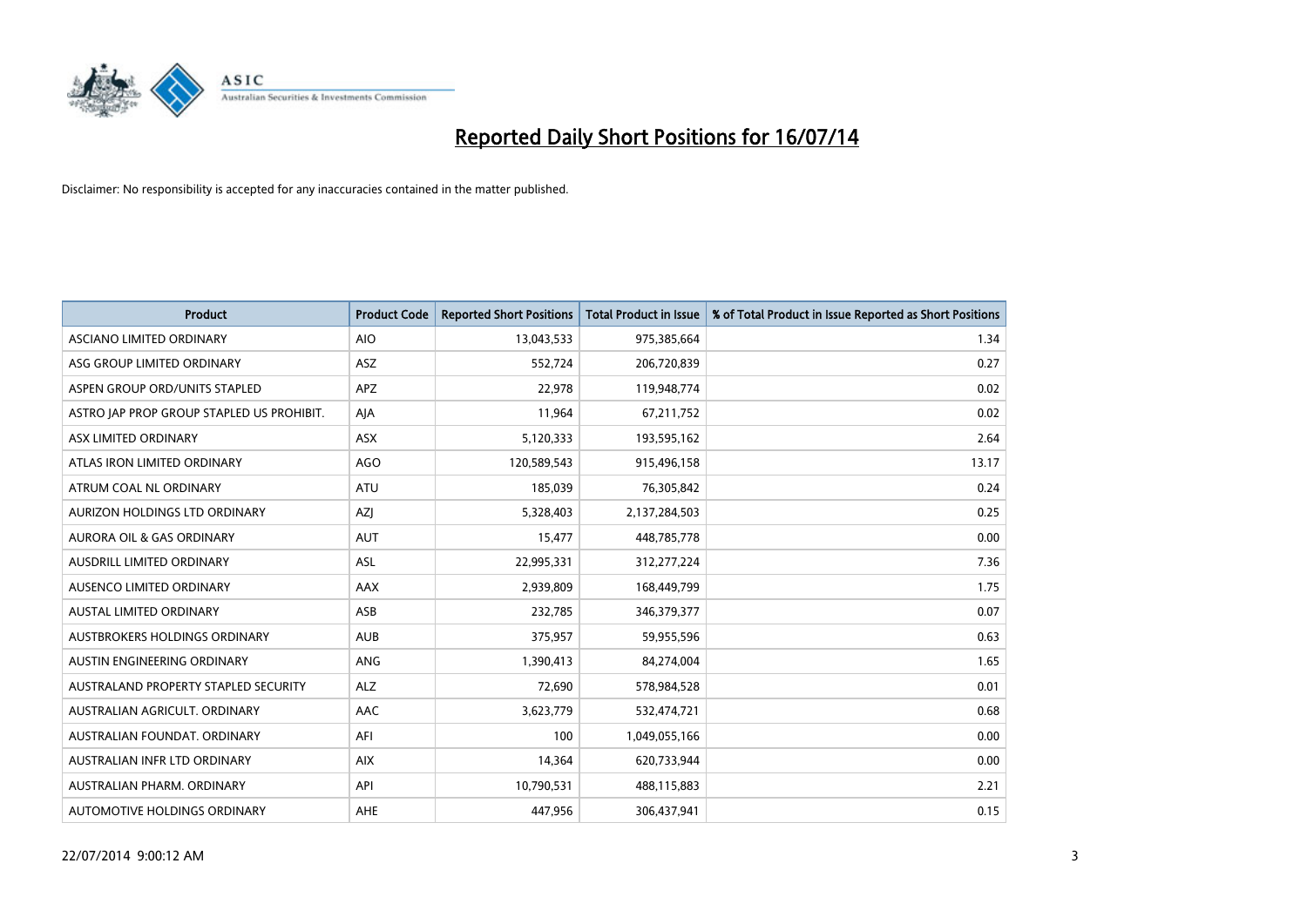

| <b>Product</b>                      | <b>Product Code</b> | <b>Reported Short Positions</b> | <b>Total Product in Issue</b> | % of Total Product in Issue Reported as Short Positions |
|-------------------------------------|---------------------|---------------------------------|-------------------------------|---------------------------------------------------------|
| AVANCO RESOURCES LTD ORDINARY       | AVB                 | 87,724                          | 1,661,675,855                 | 0.01                                                    |
| AVEO GROUP STAPLED SECURITIES       | AOG                 | 11,136,101                      | 500,111,460                   | 2.23                                                    |
| AWE LIMITED ORDINARY                | AWE                 | 1,925,602                       | 522,696,385                   | 0.37                                                    |
| AZONTO PET LTD ORDINARY             | APY                 | 1                               | 1,158,625,100                 | 0.00                                                    |
| AZUMAH RESOURCES ORDINARY           | <b>AZM</b>          | 1                               | 356,189,096                   | 0.00                                                    |
| <b>BANDANNA ENERGY ORDINARY</b>     | <b>BND</b>          | 24,135,792                      | 528,481,199                   | 4.57                                                    |
| BANK OF QUEENSLAND. ORDINARY        | <b>BOO</b>          | 3,262,165                       | 362,516,534                   | 0.90                                                    |
| <b>BANNERMAN RESOURCES ORDINARY</b> | <b>BMN</b>          | 199,998                         | 328,995,150                   | 0.06                                                    |
| <b>BASE RES LIMITED ORDINARY</b>    | <b>BSE</b>          | 5,517,119                       | 561,840,029                   | 0.98                                                    |
| <b>BATHURST RES LTD. ORDINARY</b>   | <b>BRL</b>          | 1,258,214                       | 947,754,948                   | 0.13                                                    |
| BC IRON LIMITED ORDINARY            | <b>BCI</b>          | 2,981,068                       | 124,345,439                   | 2.40                                                    |
| BEACH ENERGY LIMITED ORDINARY       | <b>BPT</b>          | 18,099,780                      | 1,292,897,809                 | 1.40                                                    |
| BEADELL RESOURCE LTD ORDINARY       | <b>BDR</b>          | 19,420,338                      | 798,657,280                   | 2.43                                                    |
| <b>BEGA CHEESE LTD ORDINARY</b>     | <b>BGA</b>          | 697,458                         | 152,245,802                   | 0.46                                                    |
| BENDIGO AND ADELAIDE ORDINARY       | <b>BEN</b>          | 11,777,562                      | 447,880,513                   | 2.63                                                    |
| BENITEC BIOPHARMA ORDINARY          | <b>BLT</b>          | 1,395                           | 114,898,793                   | 0.00                                                    |
| BENTHAM IMF LTD ORDINARY            | IMF                 | 3,958,947                       | 165,370,269                   | 2.39                                                    |
| BERKELEY RESOURCES ORDINARY         | <b>BKY</b>          | 9,012                           | 180,361,323                   | 0.00                                                    |
| BETASHARES ASX RES ETF UNITS        | <b>ORE</b>          | 512,000                         | 2,922,150                     | 17.52                                                   |
| BHP BILLITON LIMITED ORDINARY       | <b>BHP</b>          | 7,504,013                       | 3,211,691,105                 | 0.23                                                    |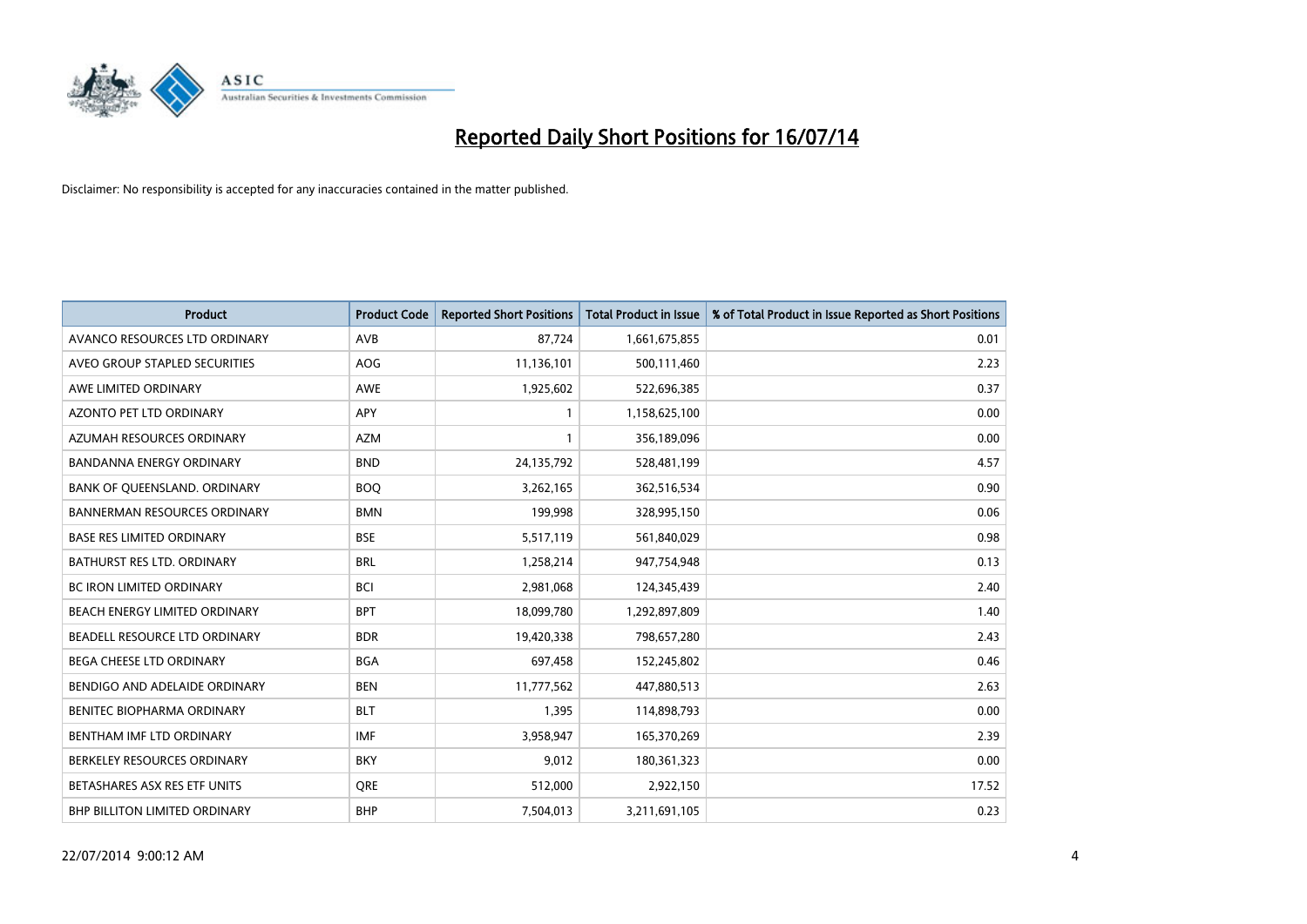

| <b>Product</b>                                | <b>Product Code</b> | <b>Reported Short Positions</b> | <b>Total Product in Issue</b> | % of Total Product in Issue Reported as Short Positions |
|-----------------------------------------------|---------------------|---------------------------------|-------------------------------|---------------------------------------------------------|
| <b>BIGAIR GROUP LIMITED ORDINARY</b>          | <b>BGL</b>          | 44,916                          | 172,872,340                   | 0.03                                                    |
| <b>BILLABONG ORDINARY</b>                     | <b>BBG</b>          | 12,748,703                      | 990,370,034                   | 1.29                                                    |
| BIRIMIAN GOLD LTD ORDINARY                    | <b>BGS</b>          | 450,000                         | 864,981,654                   | 0.05                                                    |
| <b>BLACKMORES LIMITED ORDINARY</b>            | <b>BKL</b>          | 7,256                           | 17,113,392                    | 0.04                                                    |
| <b>BLACKTHORN RESOURCES ORD US PROHIBITED</b> | <b>BTR</b>          | 4,019                           | 164,285,950                   | 0.00                                                    |
| <b>BLUESCOPE STEEL LTD ORDINARY</b>           | <b>BSL</b>          | 608,038                         | 558,848,896                   | 0.11                                                    |
| <b>BOART LONGYEAR ORDINARY</b>                | <b>BLY</b>          | 37,594,799                      | 461,163,412                   | 8.15                                                    |
| BORAL LIMITED, ORDINARY                       | <b>BLD</b>          | 18,374,446                      | 782,736,249                   | 2.35                                                    |
| <b>BRADKEN LIMITED ORDINARY</b>               | <b>BKN</b>          | 15,845,281                      | 171,027,249                   | 9.26                                                    |
| <b>BRAMBLES LIMITED ORDINARY</b>              | <b>BXB</b>          | 1,964,793                       | 1,563,424,990                 | 0.13                                                    |
| BREVILLE GROUP LTD ORDINARY                   | <b>BRG</b>          | 3,665,265                       | 130,095,322                   | 2.82                                                    |
| <b>BRICKWORKS LIMITED ORDINARY</b>            | <b>BKW</b>          | 92,217                          | 148,038,996                   | 0.06                                                    |
| BROCKMAN MINING LTD ORDINARY                  | <b>BCK</b>          | 414,026                         | 8,381,982,131                 | 0.00                                                    |
| <b>BURU ENERGY ORDINARY</b>                   | <b>BRU</b>          | 18,858,157                      | 298,505,530                   | 6.32                                                    |
| <b>BWP TRUST ORDINARY UNITS</b>               | <b>BWP</b>          | 8,633,649                       | 634,395,195                   | 1.36                                                    |
| CABCHARGE AUSTRALIA ORDINARY                  | CAB                 | 10,137,442                      | 120,430,683                   | 8.42                                                    |
| CALTEX AUSTRALIA ORDINARY                     | <b>CTX</b>          | 3,701,257                       | 270,000,000                   | 1.37                                                    |
| CAPITOL HEALTH ORDINARY                       | CAJ                 | 306,591                         | 431,180,115                   | 0.07                                                    |
| <b>CARDNO LIMITED ORDINARY</b>                | CDD                 | 7,542,589                       | 163,266,973                   | 4.62                                                    |
| <b>CARINDALE PROPERTY UNIT</b>                | <b>CDP</b>          | 79                              | 70,000,000                    | 0.00                                                    |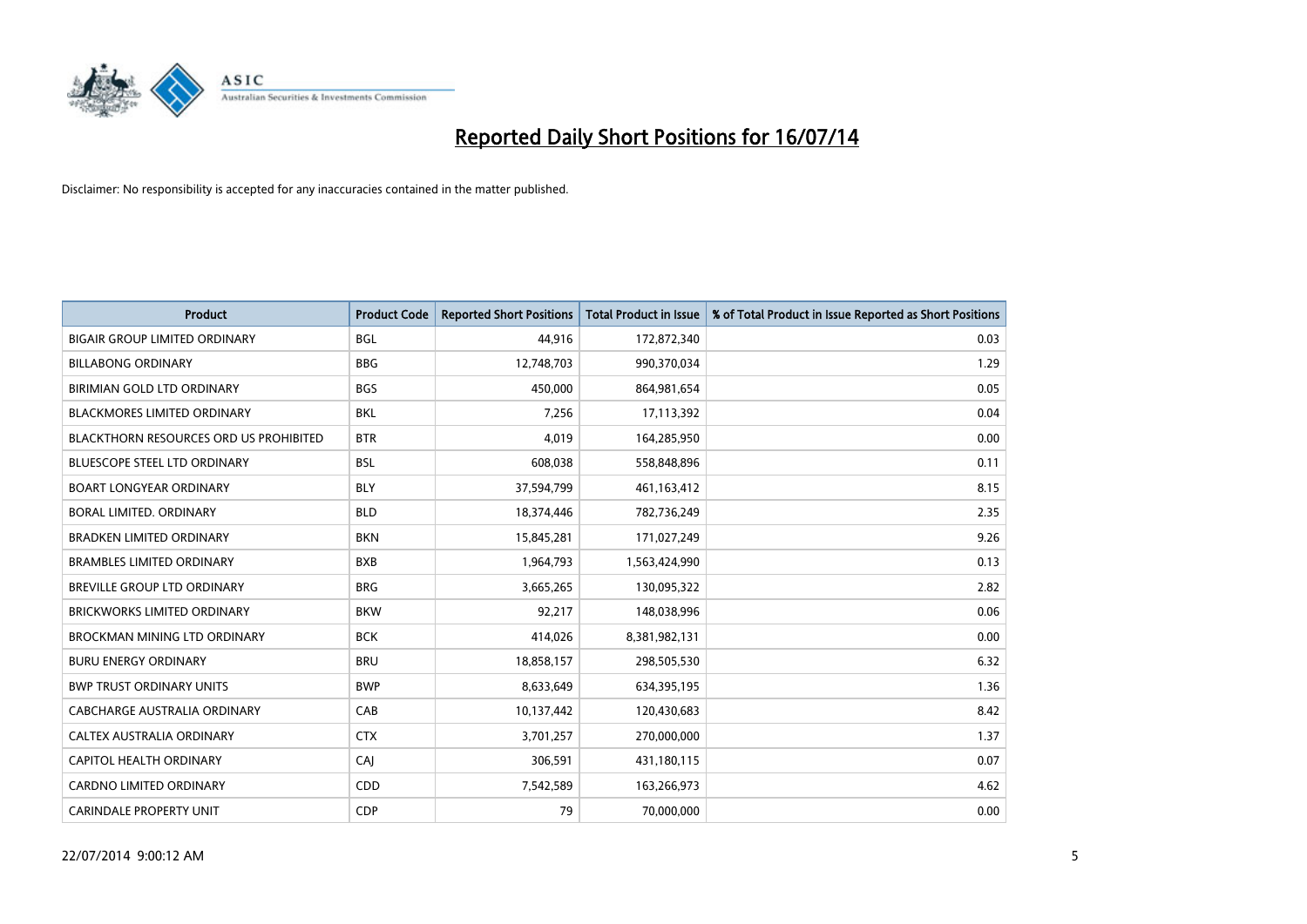

| Product                                 | <b>Product Code</b> | <b>Reported Short Positions</b> | <b>Total Product in Issue</b> | % of Total Product in Issue Reported as Short Positions |
|-----------------------------------------|---------------------|---------------------------------|-------------------------------|---------------------------------------------------------|
| CARNARVON PETROLEUM ORDINARY            | <b>CVN</b>          | 734                             | 987,176,977                   | 0.00                                                    |
| CARSALES.COM LTD ORDINARY               | <b>CRZ</b>          | 6,767,627                       | 237,828,965                   | 2.85                                                    |
| <b>CASH CONVERTERS ORDINARY</b>         | CCV                 | 9,418,925                       | 428,886,124                   | 2.20                                                    |
| CEDAR WOODS PROP. ORDINARY              | <b>CWP</b>          | 186,909                         | 78,336,371                    | 0.24                                                    |
| CENTRAL PETROLEUM ORDINARY              | <b>CTP</b>          | 1,675,965                       | 348,718,957                   | 0.48                                                    |
| <b>CERAMIC FUEL CELLS ORDINARY</b>      | <b>CFU</b>          | 4,058                           | 2,507,761,565                 | 0.00                                                    |
| CFS RETAIL TRUST GRP STAPLED SECURITIES | <b>CFX</b>          | 61,196,213                      | 3,018,050,810                 | 2.03                                                    |
| CHALLENGER LIMITED ORDINARY             | <b>CGF</b>          | 582,646                         | 530,862,585                   | 0.11                                                    |
| CHANDLER MACLEOD LTD ORDINARY           | <b>CMG</b>          | 32,905                          | 547,985,086                   | 0.01                                                    |
| CHARTER HALL GROUP STAPLED US PROHIBIT. | <b>CHC</b>          | 356,277                         | 347,989,262                   | 0.10                                                    |
| <b>CHARTER HALL RETAIL UNITS</b>        | <b>CQR</b>          | 10,436,637                      | 369,040,750                   | 2.83                                                    |
| <b>CHORUS LIMITED ORDINARY</b>          | <b>CNU</b>          | 126,453                         | 396,369,767                   | 0.03                                                    |
| COAL OF AFRICA LTD ORDINARY             | <b>CZA</b>          | 426                             | 1,048,368,613                 | 0.00                                                    |
| <b>COALSPUR MINES LTD ORDINARY</b>      | <b>CPL</b>          | 2,723,632                       | 641,544,455                   | 0.42                                                    |
| <b>COBAR CONSOLIDATED ORDINARY</b>      | CCU                 | 100,000                         | 329,715,353                   | 0.03                                                    |
| COCA-COLA AMATIL ORDINARY               | <b>CCL</b>          | 10,236,746                      | 763,590,249                   | 1.34                                                    |
| COCHLEAR LIMITED ORDINARY               | <b>COH</b>          | 10,224,804                      | 57,062,020                    | 17.92                                                   |
| <b>COCKATOO COAL ORDINARY</b>           | <b>COK</b>          | 167,987                         | 4,560,196,928                 | 0.00                                                    |
| <b>CODAN LIMITED ORDINARY</b>           | <b>CDA</b>          | 546,537                         | 176,969,924                   | 0.31                                                    |
| <b>COFFEY INTERNATIONAL ORDINARY</b>    | <b>COF</b>          | 7,994                           | 255,833,165                   | 0.00                                                    |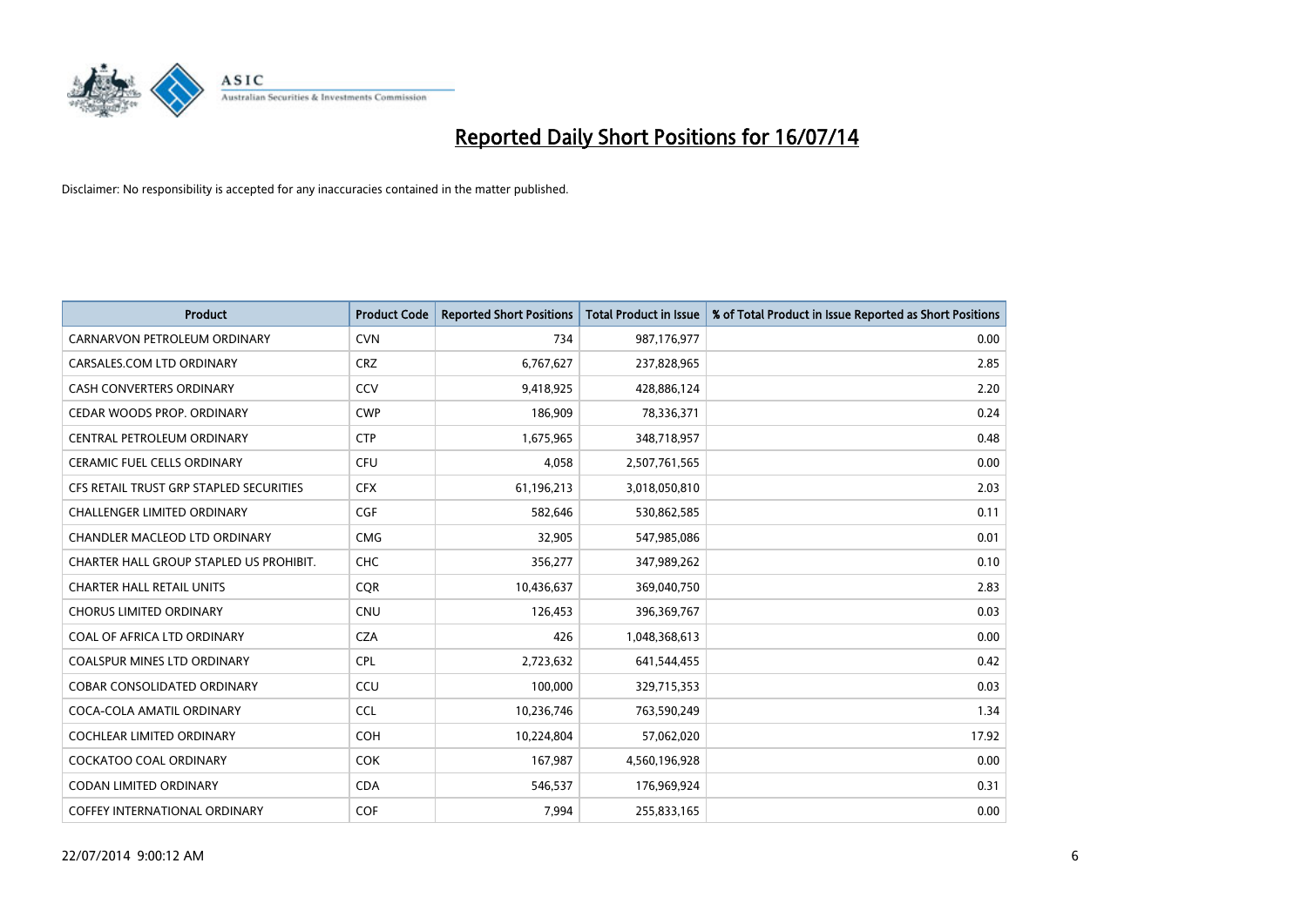

| Product                             | <b>Product Code</b> | <b>Reported Short Positions</b> | <b>Total Product in Issue</b> | % of Total Product in Issue Reported as Short Positions |
|-------------------------------------|---------------------|---------------------------------|-------------------------------|---------------------------------------------------------|
| <b>COKAL LTD ORDINARY</b>           | <b>CKA</b>          | 6,820                           | 471,103,926                   | 0.00                                                    |
| <b>COLLECTION HOUSE ORDINARY</b>    | <b>CLH</b>          | 2,167,600                       | 129,717,785                   | 1.67                                                    |
| COMMONWEALTH BANK, ORDINARY         | <b>CBA</b>          | 9,600,869                       | 1,621,319,194                 | 0.59                                                    |
| <b>COMPASS RESOURCES ORDINARY</b>   | <b>CMR</b>          | 7,472                           | 1,403,744,100                 | 0.00                                                    |
| <b>COMPUTERSHARE LTD ORDINARY</b>   | <b>CPU</b>          | 10,291,747                      | 556,203,079                   | 1.85                                                    |
| <b>COOPER ENERGY LTD ORDINARY</b>   | <b>COE</b>          | 1,671                           | 329,235,509                   | 0.00                                                    |
| <b>CORP TRAVEL LIMITED ORDINARY</b> | <b>CTD</b>          | 279,698                         | 89,931,376                    | 0.31                                                    |
| <b>COVER-MORE GRP LTD ORDINARY</b>  | <b>CVO</b>          | 6,333,598                       | 317,750,000                   | 1.99                                                    |
| <b>CREDIT CORP GROUP ORDINARY</b>   | <b>CCP</b>          | 172,812                         | 46,131,882                    | 0.37                                                    |
| CROMWELL PROP STAPLED SECURITIES    | <b>CMW</b>          | 10,835,303                      | 1,727,280,850                 | 0.63                                                    |
| <b>CROWE HORWATH AUS ORDINARY</b>   | <b>CRH</b>          | 472,156                         | 273,005,429                   | 0.17                                                    |
| <b>CROWN RESORTS LTD ORDINARY</b>   | <b>CWN</b>          | 5,214,184                       | 728,394,185                   | 0.72                                                    |
| <b>CSG LIMITED ORDINARY</b>         | CSV                 | 162,211                         | 278,840,492                   | 0.06                                                    |
| <b>CSL LIMITED ORDINARY</b>         | <b>CSL</b>          | 970,652                         | 475,835,336                   | 0.20                                                    |
| <b>CSR LIMITED ORDINARY</b>         | <b>CSR</b>          | 17,768,446                      | 506,000,315                   | 3.51                                                    |
| <b>CUDECO LIMITED ORDINARY</b>      | CDU                 | 9,003,409                       | 235,119,260                   | 3.83                                                    |
| DART ENERGY LTD ORDINARY            | <b>DTE</b>          | 2,850,693                       | 1,108,752,733                 | 0.26                                                    |
| DATA#3 LIMITED ORDINARY             | <b>DTL</b>          | 318,917                         | 153,974,950                   | 0.21                                                    |
| DAVID JONES LIMITED ORDINARY        | <b>DJS</b>          | 9,507,081                       | 537,137,845                   | 1.77                                                    |
| DECMIL GROUP LIMITED ORDINARY       | <b>DCG</b>          | 1,366,668                       | 168,657,794                   | 0.81                                                    |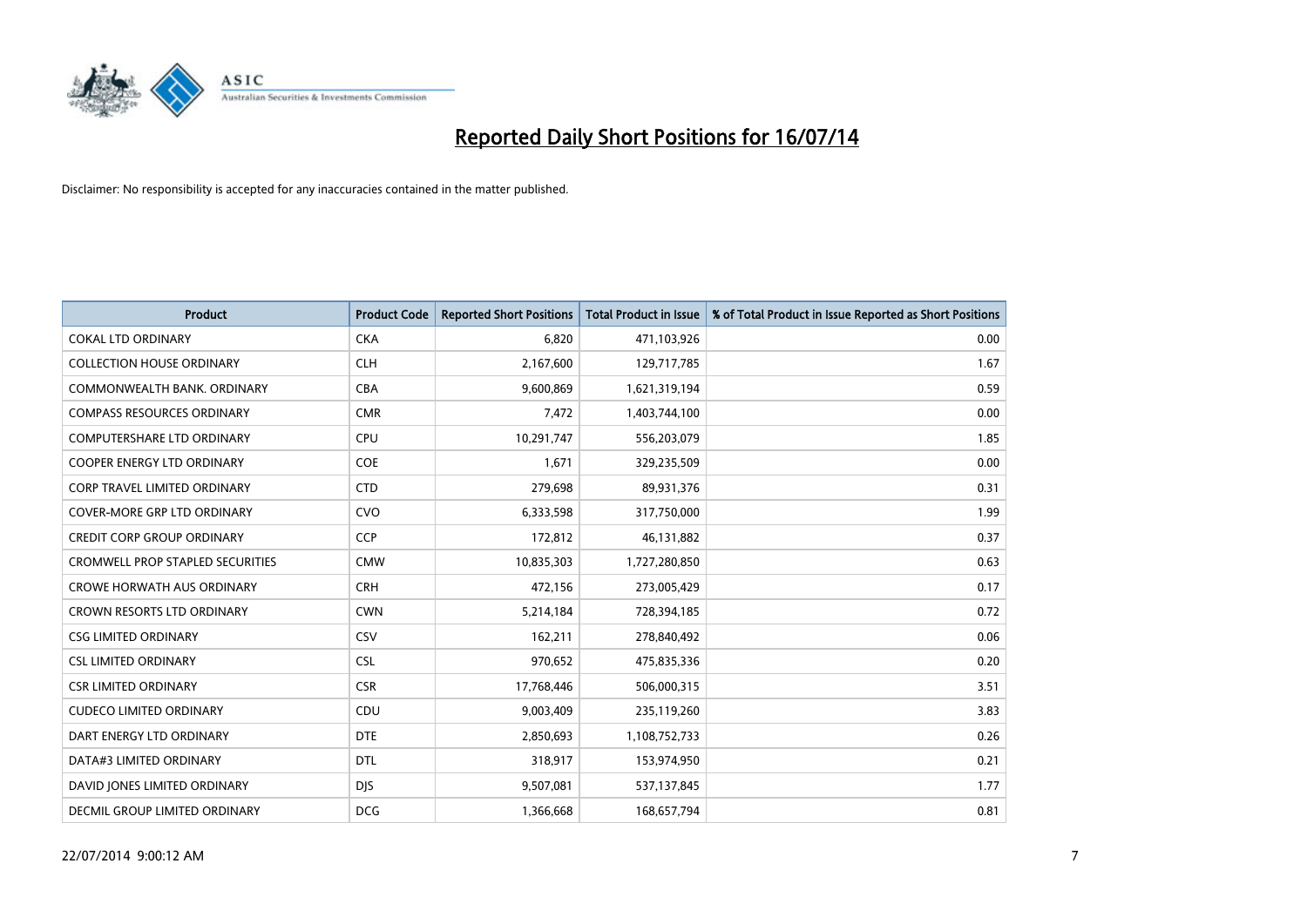

| <b>Product</b>                       | <b>Product Code</b> | <b>Reported Short Positions</b> | <b>Total Product in Issue</b> | % of Total Product in Issue Reported as Short Positions |
|--------------------------------------|---------------------|---------------------------------|-------------------------------|---------------------------------------------------------|
| DEEP YELLOW LIMITED ORDINARY         | <b>DYL</b>          | 1,050                           | 1,619,952,347                 | 0.00                                                    |
| DEXUS PROPERTY GROUP STAPLED UNITS   | <b>DXS</b>          | 23,679,460                      | 5,433,110,810                 | 0.44                                                    |
| DICK SMITH HLDGS ORDINARY            | <b>DSH</b>          | 17,434,151                      | 236,511,364                   | 7.37                                                    |
| DISCOVERY METALS LTD ORDINARY        | <b>DML</b>          | 1,361,338                       | 644,039,581                   | 0.21                                                    |
| DOMINO PIZZA ENTERPR ORDINARY        | <b>DMP</b>          | 2,295,183                       | 85,933,273                    | 2.67                                                    |
| DONACO INTERNATIONAL ORDINARY        | <b>DNA</b>          | 1,906,778                       | 460,282,631                   | 0.41                                                    |
| DORAY MINERALS LTD ORDINARY          | <b>DRM</b>          | 53,838                          | 163,551,768                   | 0.03                                                    |
| DOWNER EDI LIMITED ORDINARY          | <b>DOW</b>          | 19,017,754                      | 435,399,975                   | 4.37                                                    |
| DRILLSEARCH ENERGY ORDINARY          | <b>DLS</b>          | 15,983,510                      | 445,898,470                   | 3.58                                                    |
| DUET GROUP STAPLED US PROHIBIT.      | <b>DUE</b>          | 6,576,920                       | 1,317,809,323                 | 0.50                                                    |
| <b>DULUXGROUP LIMITED ORDINARY</b>   | <b>DLX</b>          | 1,365,447                       | 383,503,942                   | 0.36                                                    |
| <b>DWS LTD ORDINARY</b>              | <b>DWS</b>          | 15,096                          | 132,362,763                   | 0.01                                                    |
| ECHO ENTERTAINMENT ORDINARY          | <b>EGP</b>          | 8,449,569                       | 825,672,730                   | 1.02                                                    |
| <b>ELDERS LIMITED ORDINARY</b>       | <b>ELD</b>          | 19,091,591                      | 455,013,329                   | 4.20                                                    |
| ELEMENTAL MINERALS ORDINARY          | <b>ELM</b>          | 129,128                         | 305,063,391                   | 0.04                                                    |
| <b>EMECO HOLDINGS ORDINARY</b>       | <b>EHL</b>          | 9,212,782                       | 599,675,707                   | 1.54                                                    |
| <b>EMERCHANTS LTD ORDINARY</b>       | <b>EML</b>          | 35,000                          | 124,668,047                   | 0.03                                                    |
| <b>ENDEAVOUR MIN CORP CDI 1:1</b>    | <b>EVR</b>          | 31,265                          | 55,837,996                    | 0.06                                                    |
| <b>ENERGY RESOURCES ORDINARY 'A'</b> | <b>ERA</b>          | 10,151,283                      | 517,725,062                   | 1.96                                                    |
| <b>ENERGY WORLD CORPOR, ORDINARY</b> | <b>EWC</b>          | 42,995,068                      | 1,734,166,672                 | 2.48                                                    |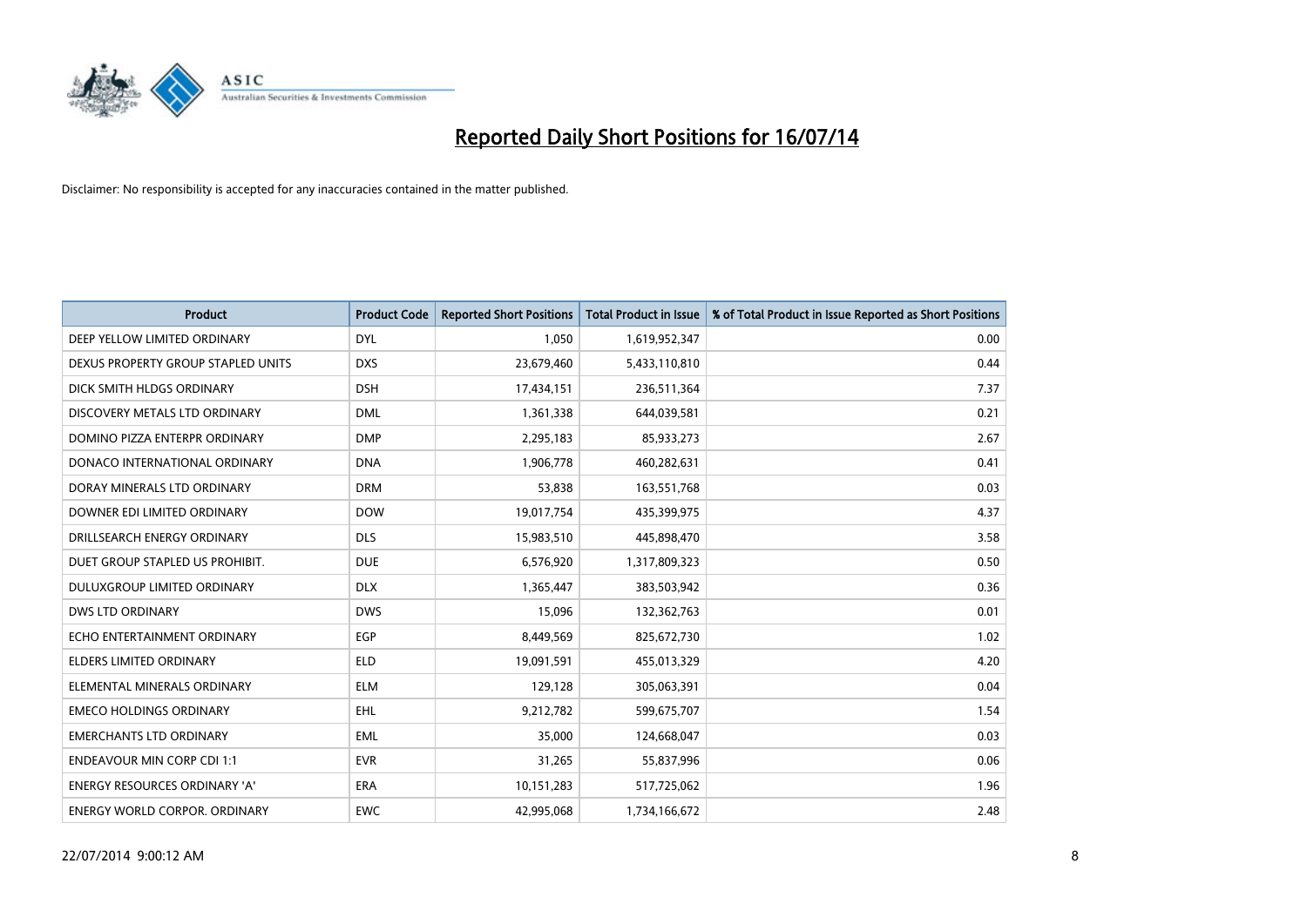

| <b>Product</b>                         | <b>Product Code</b> | <b>Reported Short Positions</b> | <b>Total Product in Issue</b> | % of Total Product in Issue Reported as Short Positions |
|----------------------------------------|---------------------|---------------------------------|-------------------------------|---------------------------------------------------------|
| <b>ENVESTRA LIMITED ORDINARY</b>       | <b>ENV</b>          | 760,501                         | 1,796,808,474                 | 0.04                                                    |
| EQUATORIAL RES LTD ORDINARY            | EQX                 | 174                             | 122,185,353                   | 0.00                                                    |
| EQUITY TRUSTEES ORDINARY               | EQT                 | 19                              | 19,105,788                    | 0.00                                                    |
| ERM POWER LIMITED ORDINARY             | EPW                 | 570,812                         | 239,269,727                   | 0.24                                                    |
| EVOLUTION MINING LTD ORDINARY          | <b>EVN</b>          | 27,821,058                      | 712,493,836                   | 3.90                                                    |
| FAIRFAX MEDIA LTD ORDINARY             | <b>FXI</b>          | 75,708,840                      | 2,351,955,725                 | 3.22                                                    |
| <b>FANTASTIC HOLDINGS ORDINARY</b>     | FAN                 | 14,654                          | 103,068,398                   | 0.01                                                    |
| FAR LTD ORDINARY                       | <b>FAR</b>          | 4,924,327                       | 2,699,846,742                 | 0.18                                                    |
| FEDERATION CNTRES ORD/UNIT STAPLED SEC | <b>FDC</b>          | 1,169,770                       | 1,427,641,565                 | 0.08                                                    |
| FINBAR GROUP LIMITED ORDINARY          | FRI                 | 20,280                          | 227,018,204                   | 0.01                                                    |
| FISHER & PAYKEL H. ORDINARY            | <b>FPH</b>          | 1,984                           | 555,524,429                   | 0.00                                                    |
| FLEETWOOD CORP ORDINARY                | <b>FWD</b>          | 2,085,741                       | 60,581,211                    | 3.44                                                    |
| FLETCHER BUILDING ORDINARY             | <b>FBU</b>          | 1,318,696                       | 687,854,788                   | 0.19                                                    |
| FLEXIGROUP LIMITED ORDINARY            | <b>FXL</b>          | 4,190,043                       | 304,096,060                   | 1.38                                                    |
| FLIGHT CENTRE TRAVEL ORDINARY          | <b>FLT</b>          | 5,908,076                       | 100,571,642                   | 5.87                                                    |
| FLINDERS MINES LTD ORDINARY            | <b>FMS</b>          | 14,150,000                      | 2,400,995,602                 | 0.59                                                    |
| FOCUS MINERALS LTD ORDINARY            | <b>FML</b>          | 3,222,181                       | 9,137,375,877                 | 0.04                                                    |
| FOLKESTONE EDU TRUST UNITS             | <b>FET</b>          | 13                              | 205,069,661                   | 0.00                                                    |
| FONTERRA SHARE FUND ORDINARY UNITS     | <b>FSF</b>          | 83                              | 107,608,468                   | 0.00                                                    |
| <b>FORGE GROUP LIMITED ORDINARY</b>    | FGE                 | 283,130                         | 86,169,014                    | 0.33                                                    |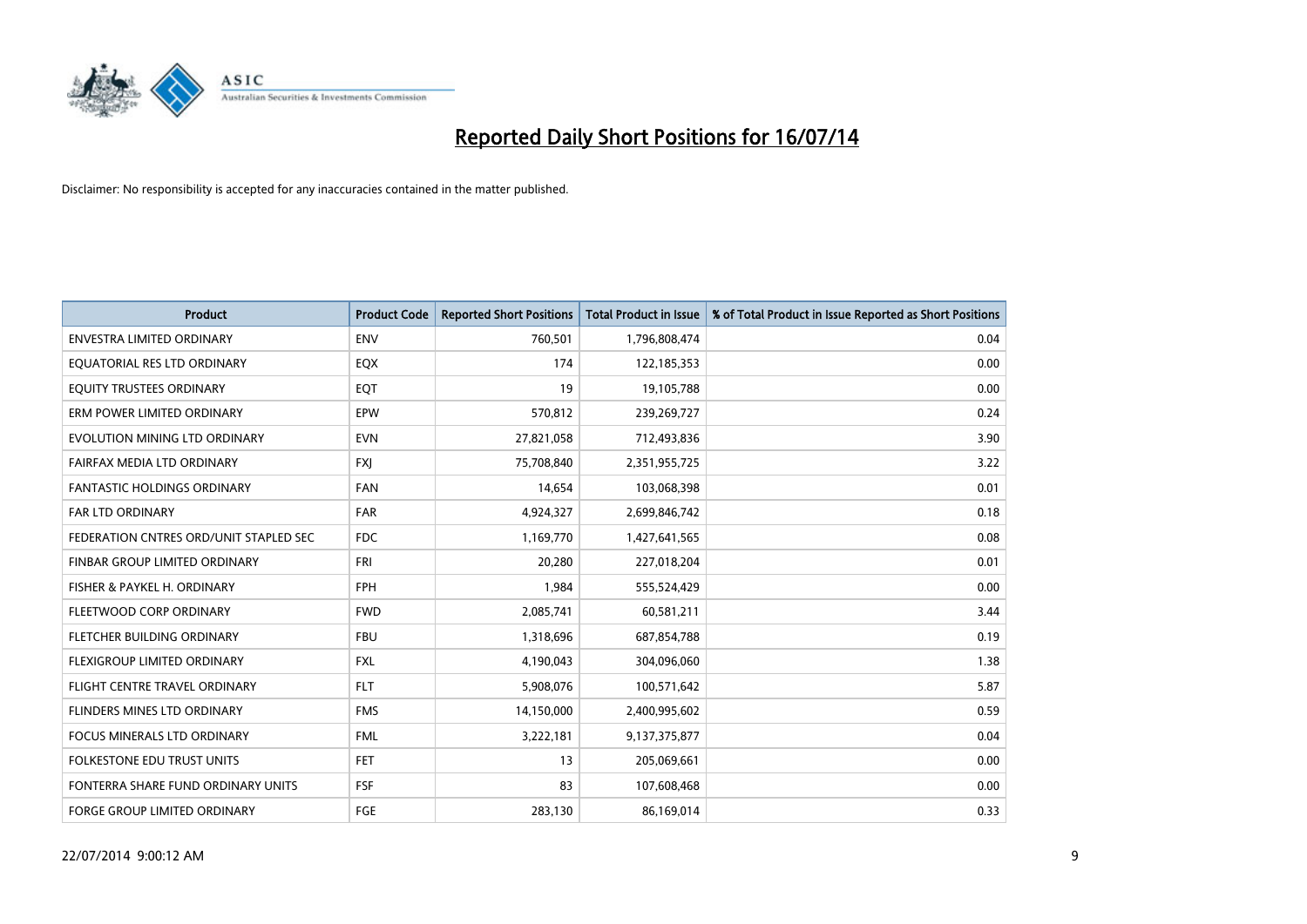

| <b>Product</b>                                   | <b>Product Code</b> | <b>Reported Short Positions</b> | <b>Total Product in Issue</b> | % of Total Product in Issue Reported as Short Positions |
|--------------------------------------------------|---------------------|---------------------------------|-------------------------------|---------------------------------------------------------|
| <b>FORTESCUE METALS GRP ORDINARY</b>             | <b>FMG</b>          | 222,724,029                     | 3,113,798,151                 | 7.15                                                    |
| FREEDOM FOOD LTD ORDINARY                        | <b>FNP</b>          | 13,870                          | 150,645,371                   | 0.01                                                    |
| <b>G.U.D. HOLDINGS ORDINARY</b>                  | GUD                 | 3,117,930                       | 70,939,492                    | 4.40                                                    |
| <b>G8 EDUCATION LIMITED ORDINARY</b>             | <b>GEM</b>          | 10,598,438                      | 332,073,918                   | 3.19                                                    |
| <b>GALAXY RESOURCES ORDINARY</b>                 | GXY                 | 46,556                          | 1,027,077,829                 | 0.00                                                    |
| <b>GDI PROPERTY GRP STAPLED SECURITIES</b>       | GDI                 | 168,323                         | 567,575,025                   | 0.03                                                    |
| <b>GENETIC TECHNOLOGIES ORDINARY</b>             | GTG                 | 939,000                         | 637,146,442                   | 0.15                                                    |
| <b>GENWORTH MORTGAGE ORDINARY</b>                | <b>GMA</b>          | 631,583                         | 650,000,000                   | 0.10                                                    |
| <b>GEODYNAMICS LIMITED ORDINARY</b>              | GDY                 | 819                             | 435,880,130                   | 0.00                                                    |
| <b>GINDALBIE METALS LTD ORDINARY</b>             | GBG                 | 35,081,873                      | 1,494,143,745                 | 2.35                                                    |
| <b>GOODMAN FIELDER, ORDINARY</b>                 | <b>GFF</b>          | 13,582,576                      | 1,955,559,207                 | 0.69                                                    |
| <b>GOODMAN GROUP STAPLED</b>                     | GMG                 | 8,670,827                       | 1,727,685,976                 | 0.50                                                    |
| <b>GPT GROUP STAPLED SEC.</b>                    | <b>GPT</b>          | 4,184,149                       | 1,685,460,955                 | 0.25                                                    |
| <b>GRAINCORP LIMITED A CLASS ORDINARY</b>        | <b>GNC</b>          | 10,488,010                      | 228,855,628                   | 4.58                                                    |
| <b>GRANGE RESOURCES. ORDINARY</b>                | GRR                 | 5,131,420                       | 1,157,097,869                 | 0.44                                                    |
| <b>GREENCROSS LIMITED ORDINARY</b>               | GXL                 | 640,038                         | 105,098,833                   | 0.61                                                    |
| <b>GREENLAND MIN EN LTD ORDINARY</b>             | GGG                 | 5,243,005                       | 665, 162, 877                 | 0.79                                                    |
| <b>GREENLAND MIN EN LTD RIGHTS 26-JUN-14</b>     | GGGR                | 4,630                           | 88,685,050                    | 0.01                                                    |
| <b>GROWTHPOINT PROPERTY ORD/UNIT STAPLED SEC</b> | GOZ                 | 21,240                          | 540,115,360                   | 0.00                                                    |
| <b>GRYPHON MINERALS LTD ORDINARY</b>             | GRY                 | 4,341,602                       | 401,011,505                   | 1.08                                                    |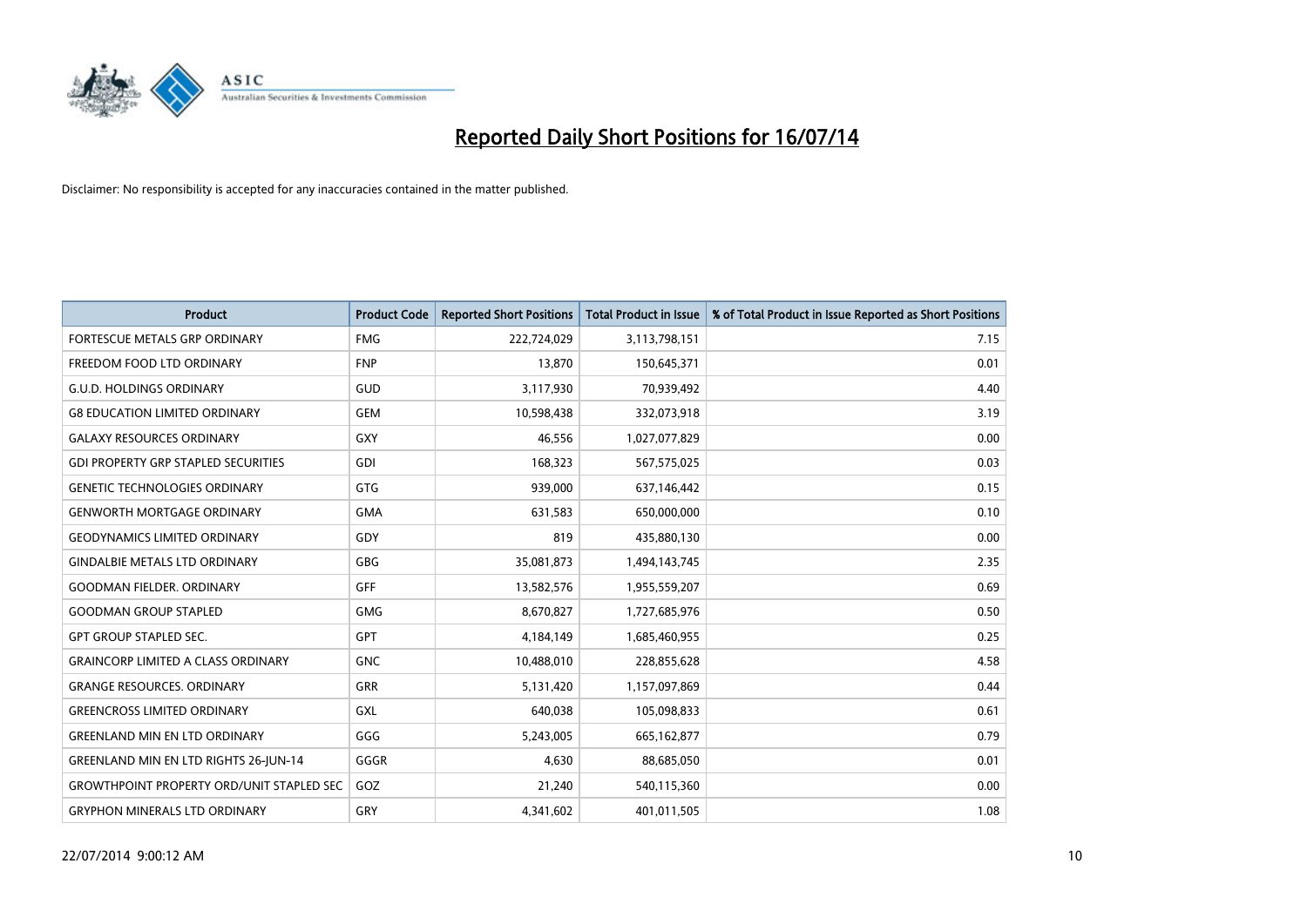

| <b>Product</b>                          | <b>Product Code</b> | <b>Reported Short Positions</b> | <b>Total Product in Issue</b> | % of Total Product in Issue Reported as Short Positions |
|-----------------------------------------|---------------------|---------------------------------|-------------------------------|---------------------------------------------------------|
| <b>GUILDFORD COAL LTD ORDINARY</b>      | <b>GUF</b>          | 47.891                          | 761,857,020                   | 0.01                                                    |
| <b>GWA GROUP LTD ORDINARY</b>           | <b>GWA</b>          | 17,257,132                      | 306,533,770                   | 5.63                                                    |
| HARVEY NORMAN ORDINARY                  | <b>HVN</b>          | 54,943,952                      | 1,062,316,784                 | 5.17                                                    |
| <b>HENDERSON GROUP CDI 1:1</b>          | <b>HGG</b>          | 1,739,724                       | 662,378,459                   | 0.26                                                    |
| HFA HOLDINGS LIMITED ORDINARY           | <b>HFA</b>          | 3,809                           | 136,548,880                   | 0.00                                                    |
| <b>HIGHLANDS PACIFIC ORDINARY</b>       | HIG                 | 3,153                           | 854,261,346                   | 0.00                                                    |
| <b>HILLS LTD ORDINARY</b>               | <b>HIL</b>          | 87,144                          | 234,192,711                   | 0.04                                                    |
| HORIZON OIL LIMITED ORDINARY            | <b>HZN</b>          | 59,763,449                      | 1,301,981,265                 | 4.59                                                    |
| <b>IBUY GROUP LTD ORDINARY</b>          | <b>IBY</b>          | 13,988                          | 426,069,834                   | 0.00                                                    |
| <b>IINET LIMITED ORDINARY</b>           | <b>IIN</b>          | 7,384,389                       | 161,238,847                   | 4.58                                                    |
| <b>ILUKA RESOURCES ORDINARY</b>         | ILU                 | 38,891,958                      | 418,700,517                   | 9.29                                                    |
| <b>IMDEX LIMITED ORDINARY</b>           | <b>IMD</b>          | 3,596,712                       | 212,110,368                   | 1.70                                                    |
| <b>INCITEC PIVOT ORDINARY</b>           | IPL                 | 32,091,128                      | 1,654,998,197                 | 1.94                                                    |
| <b>INDEPENDENCE GROUP ORDINARY</b>      | <b>IGO</b>          | 127,934                         | 234,253,306                   | 0.05                                                    |
| <b>INDOPHIL RESOURCES ORDINARY</b>      | <b>IRN</b>          | 652,077                         | 1,203,146,194                 | 0.05                                                    |
| <b>INDUSTRIA REIT STAPLED</b>           | <b>IDR</b>          | 84,706                          | 125,000,001                   | 0.07                                                    |
| INFIGEN ENERGY STAPLED SECURITIES       | <b>IFN</b>          | 2,657,042                       | 764,993,434                   | 0.35                                                    |
| <b>INFOMEDIA LTD ORDINARY</b>           | <b>IFM</b>          | 3,366                           | 306,766,855                   | 0.00                                                    |
| <b>INGENIA GROUP STAPLED SECURITIES</b> | <b>INA</b>          | 2,420,146                       | 678,058,232                   | 0.36                                                    |
| INSURANCE AUSTRALIA ORDINARY            | IAG                 | 14,997,279                      | 2,341,618,048                 | 0.64                                                    |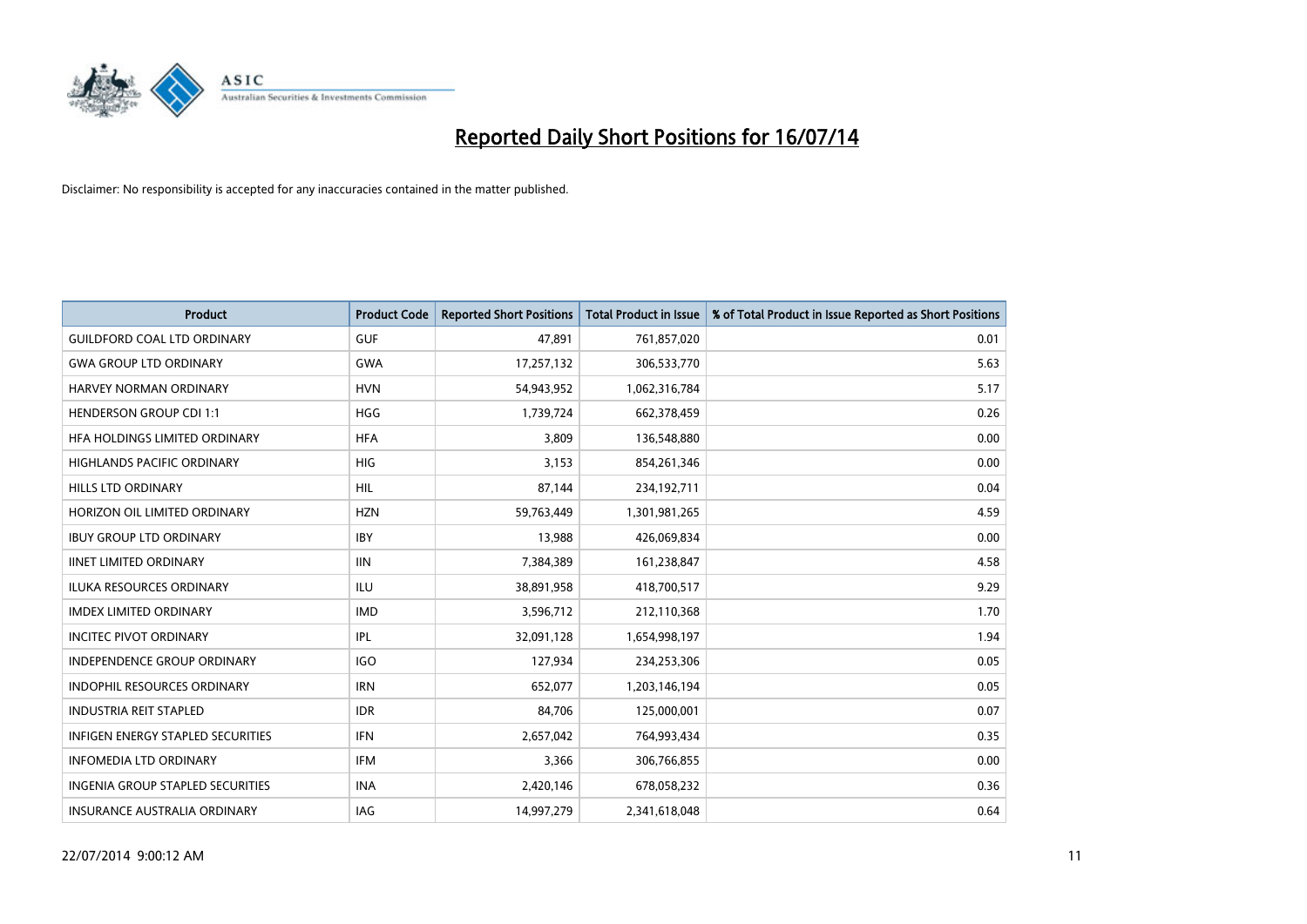

| <b>Product</b>                                | <b>Product Code</b> | <b>Reported Short Positions</b> | <b>Total Product in Issue</b> | % of Total Product in Issue Reported as Short Positions |
|-----------------------------------------------|---------------------|---------------------------------|-------------------------------|---------------------------------------------------------|
| <b>INTREPID MINES ORDINARY</b>                | IAU                 | 4,688,821                       | 557,343,570                   | 0.84                                                    |
| <b>INVESTA OFFICE FUND STAPLED SECURITIES</b> | <b>IOF</b>          | 905,358                         | 614,047,458                   | 0.15                                                    |
| <b>INVOCARE LIMITED ORDINARY</b>              | <b>IVC</b>          | 5,591,946                       | 110,030,298                   | 5.08                                                    |
| <b>IOOF HOLDINGS LTD ORDINARY</b>             | IFL                 | 9,013,529                       | 232,118,034                   | 3.88                                                    |
| <b>IPROPERTY GROUP LTD ORDINARY</b>           | <b>IPP</b>          | 3,676,727                       | 181,703,204                   | 2.02                                                    |
| <b>IRESS LIMITED ORDINARY</b>                 | <b>IRE</b>          | 5,098,498                       | 159,097,319                   | 3.20                                                    |
| <b>IRON ORE HOLDINGS ORDINARY</b>             | <b>IOH</b>          | 26.197                          | 161,174,005                   | 0.02                                                    |
| <b>ISELECT LTD ORDINARY</b>                   | <b>ISU</b>          | 312,903                         | 260,889,894                   | 0.12                                                    |
| <b>ISENTIA GROUP LTD ORDINARY</b>             | <b>ISD</b>          | 14,056                          | 200,000,001                   | 0.01                                                    |
| ISHS CHINA ETF CDI 1:1                        | IZZ                 | 2,758                           | 128,250,000                   | 0.00                                                    |
| ISHS GLOB HEALTH ETF CDI 1:1                  | X                   | 2,731                           | 13,050,000                    | 0.02                                                    |
| JAMES HARDIE INDUST CHESS DEPOSITARY INT      | <b>IHX</b>          | 3,003,790                       | 444,867,063                   | 0.68                                                    |
| <b>JAPARA HEALTHCARE LT ORDINARY</b>          | <b>IHC</b>          | 5,562,435                       | 262,500,000                   | 2.12                                                    |
| <b>IB HI-FI LIMITED ORDINARY</b>              | <b>JBH</b>          | 12,863,668                      | 98,947,309                    | 13.00                                                   |
| <b>KAGARA LTD ORDINARY</b>                    | KZL                 | 5,003,438                       | 798,953,117                   | 0.63                                                    |
| KAROON GAS AUSTRALIA ORDINARY                 | <b>KAR</b>          | 15,931,163                      | 255,841,581                   | 6.23                                                    |
| KATHMANDU HOLD LTD ORDINARY                   | <b>KMD</b>          | 3,195,400                       | 200,633,469                   | 1.59                                                    |
| <b>KBL MINING LIMITED ORDINARY</b>            | <b>KBL</b>          | 1.820                           | 393,535,629                   | 0.00                                                    |
| KINGSGATE CONSOLID. ORDINARY                  | <b>KCN</b>          | 9,621,039                       | 223,584,937                   | 4.30                                                    |
| KINGSROSE MINING LTD ORDINARY                 | <b>KRM</b>          | 469,317                         | 358,611,493                   | 0.13                                                    |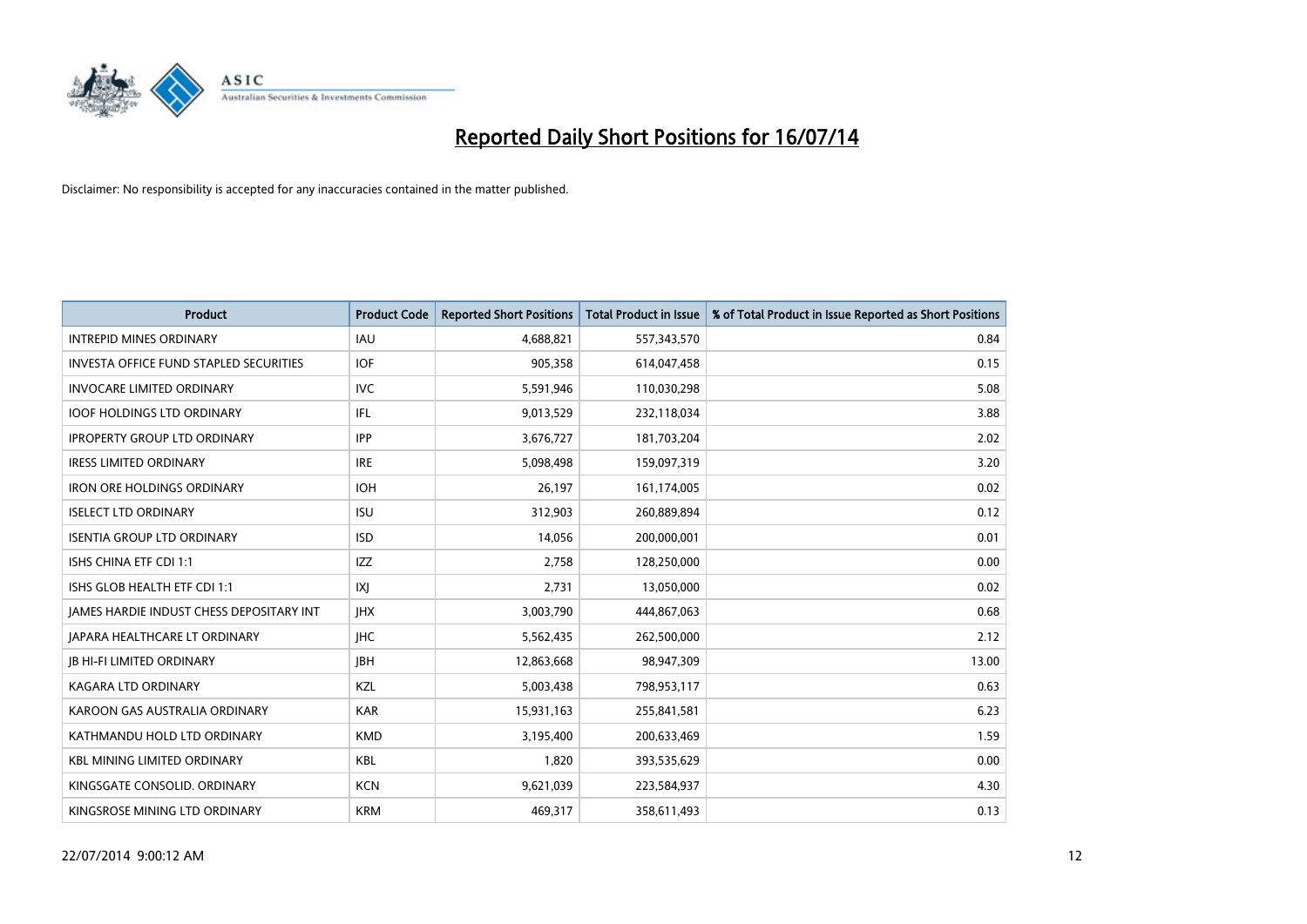

| <b>Product</b>                        | <b>Product Code</b> | <b>Reported Short Positions</b> | <b>Total Product in Issue</b> | % of Total Product in Issue Reported as Short Positions |
|---------------------------------------|---------------------|---------------------------------|-------------------------------|---------------------------------------------------------|
| <b>KOGI IRON LTD ORDINARY</b>         | <b>KFE</b>          | 70,000                          | 312,631,896                   | 0.02                                                    |
| LEIGHTON HOLDINGS ORDINARY            | LEI                 | 6,644,613                       | 338,503,563                   | 1.96                                                    |
| LEND LEASE GROUP UNIT/ORD STAPLED     | <b>LLC</b>          | 5,003,705                       | 577,475,833                   | 0.87                                                    |
| LIQUEFIED NATURAL ORDINARY            | <b>LNG</b>          | 6,561,006                       | 446,479,015                   | 1.47                                                    |
| <b>LOGICAMMS LIMITED ORDINARY</b>     | <b>LCM</b>          | 36,000                          | 71,178,179                    | 0.05                                                    |
| LONESTAR RESO LTD ORDINARY            | <b>LNR</b>          | 189,981                         | 752,187,211                   | 0.03                                                    |
| LYNAS CORPORATION ORDINARY            | <b>LYC</b>          | 119,218,646                     | 2,333,661,566                 | 5.11                                                    |
| <b>M2 GRP LTD ORDINARY</b>            | <b>MTU</b>          | 13,842,656                      | 180,491,516                   | 7.67                                                    |
| <b>MACA LIMITED ORDINARY</b>          | <b>MLD</b>          | 215,328                         | 202,676,373                   | 0.11                                                    |
| <b>MACMAHON HOLDINGS ORDINARY</b>     | <b>MAH</b>          | 24,964                          | 1,261,699,966                 | 0.00                                                    |
| MACO ATLAS ROADS GRP ORDINARY STAPLED | <b>MOA</b>          | 4,318,127                       | 487,230,540                   | 0.89                                                    |
| MACQUARIE GROUP LTD ORDINARY          | MQG                 | 1,235,996                       | 321,175,323                   | 0.38                                                    |
| MAGELLAN FIN GRP LTD ORDINARY         | <b>MFG</b>          | 4,052,289                       | 158,842,157                   | 2.55                                                    |
| <b>MATRIX C &amp; E LTD ORDINARY</b>  | <b>MCE</b>          | 2,682,415                       | 94,555,428                    | 2.84                                                    |
| MAVERICK DRILLING ORDINARY            | <b>MAD</b>          | 4,740,970                       | 533,885,763                   | 0.89                                                    |
| MAXITRANS INDUSTRIES ORDINARY         | <b>MXI</b>          | 390,379                         | 185,075,653                   | 0.21                                                    |
| MAYNE PHARMA LTD ORDINARY             | <b>MYX</b>          | 2,476,140                       | 586,651,477                   | 0.42                                                    |
| MCMILLAN SHAKESPEARE ORDINARY         | <b>MMS</b>          | 797,970                         | 74,523,965                    | 1.07                                                    |
| MCPHERSON'S LTD ORDINARY              | <b>MCP</b>          | 69,044                          | 95,434,645                    | 0.07                                                    |
| MEDUSA MINING LTD ORDINARY            | <b>MML</b>          | 5,331,454                       | 207,794,301                   | 2.57                                                    |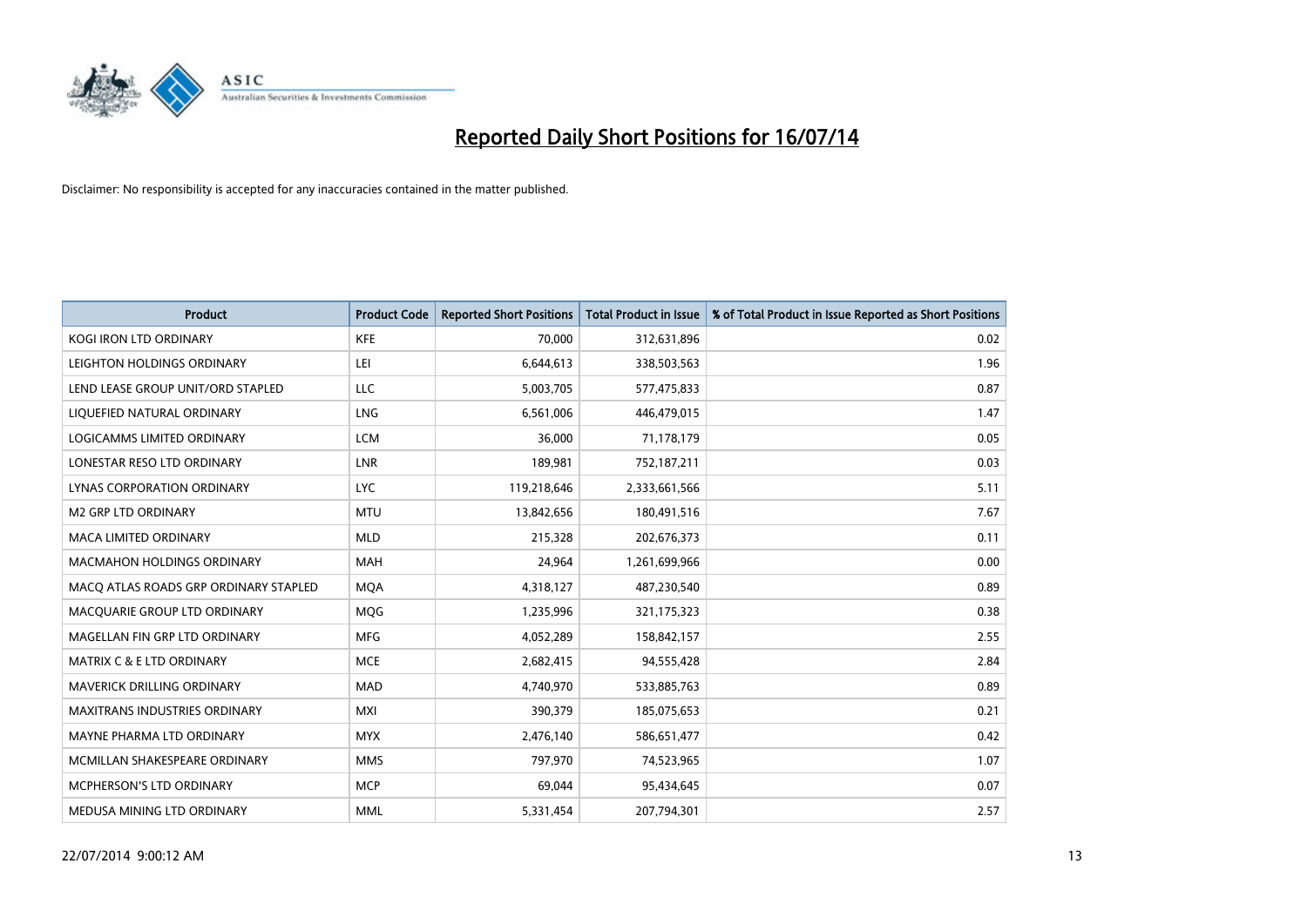

| <b>Product</b>                    | <b>Product Code</b> | <b>Reported Short Positions</b> | <b>Total Product in Issue</b> | % of Total Product in Issue Reported as Short Positions |
|-----------------------------------|---------------------|---------------------------------|-------------------------------|---------------------------------------------------------|
| MELBOURNE IT LIMITED ORDINARY     | <b>MLB</b>          | 11,022                          | 92,944,392                    | 0.01                                                    |
| <b>MERMAID MARINE ORDINARY</b>    | <b>MRM</b>          | 10,079,547                      | 366,766,098                   | 2.75                                                    |
| MESOBLAST LIMITED ORDINARY        | <b>MSB</b>          | 20,642,415                      | 321,640,094                   | 6.42                                                    |
| METALS X LIMITED ORDINARY         | <b>MLX</b>          | 1,313,886                       | 1,655,386,110                 | 0.08                                                    |
| METCASH LIMITED ORDINARY          | <b>MTS</b>          | 100,532,876                     | 888,338,048                   | 11.32                                                   |
| METMINCO LIMITED ORDINARY         | <b>MNC</b>          | 142,147                         | 1,749,543,023                 | 0.01                                                    |
| MIGHTY RIVER POWER ORDINARY       | <b>MYT</b>          | 3,803,930                       | 1,400,012,517                 | 0.27                                                    |
| MINCOR RESOURCES NL ORDINARY      | <b>MCR</b>          | 33,461                          | 188,208,274                   | 0.02                                                    |
| MINERAL DEPOSITS ORDINARY         | <b>MDL</b>          | 980,950                         | 103,538,786                   | 0.95                                                    |
| MINERAL RESOURCES, ORDINARY       | <b>MIN</b>          | 15,961,239                      | 186,556,246                   | 8.56                                                    |
| MINT WIRELESS ORDINARY            | <b>MNW</b>          | 1,247,781                       | 450,872,395                   | 0.28                                                    |
| MIRABELA NICKEL LTD ORDINARY      | <b>MBN</b>          | 5,683                           | 929,710,216                   | 0.00                                                    |
| MIRVAC GROUP STAPLED SECURITIES   | <b>MGR</b>          | 1,862,622                       | 3,692,279,772                 | 0.05                                                    |
| MOLOPO ENERGY LTD ORDINARY        | <b>MPO</b>          | 172,623                         | 248,705,730                   | 0.07                                                    |
| MONADELPHOUS GROUP ORDINARY       | <b>MND</b>          | 12,095,704                      | 92,679,570                    | 13.05                                                   |
| MONASH IVF GROUP LTD ORDINARY     | <b>MVF</b>          | 858,042                         | 231,081,089                   | 0.37                                                    |
| MORTGAGE CHOICE LTD ORDINARY      | MOC                 | 6,286                           | 123,780,387                   | 0.01                                                    |
| <b>MOUNT GIBSON IRON ORDINARY</b> | <b>MGX</b>          | 17,116,975                      | 1,090,805,085                 | 1.57                                                    |
| MULTIPLEX SITES SITES             | <b>MXUPA</b>        | 1,862                           | 4,500,000                     | 0.04                                                    |
| MYER HOLDINGS LTD ORDINARY        | <b>MYR</b>          | 71,753,600                      | 585,684,551                   | 12.25                                                   |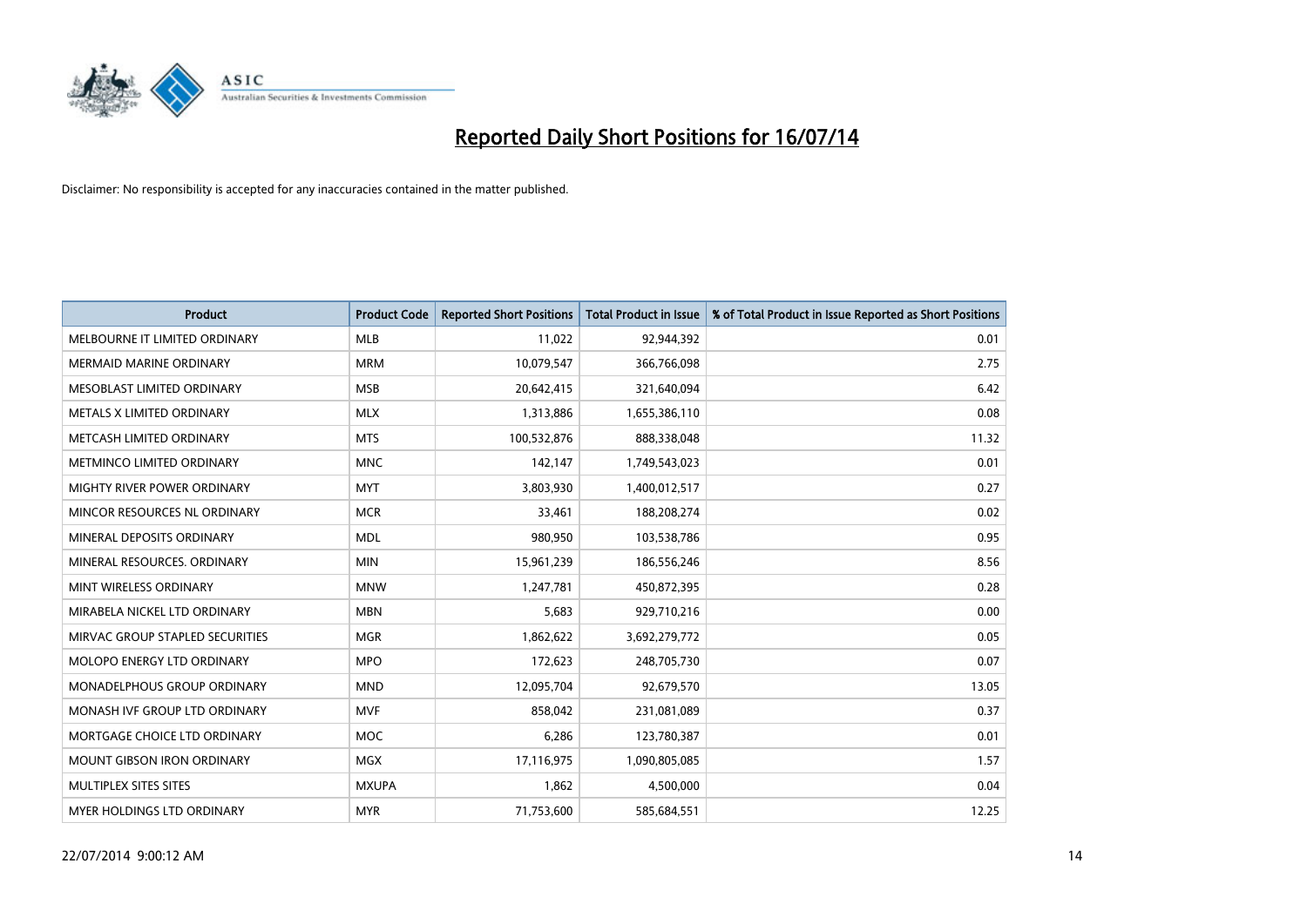

| <b>Product</b>                  | <b>Product Code</b> | <b>Reported Short Positions</b> | Total Product in Issue | % of Total Product in Issue Reported as Short Positions |
|---------------------------------|---------------------|---------------------------------|------------------------|---------------------------------------------------------|
| <b>MYSTATE LIMITED ORDINARY</b> | <b>MYS</b>          | 8,319                           | 87,261,995             | 0.01                                                    |
| NANOSONICS LIMITED ORDINARY     | <b>NAN</b>          | 2,487,832                       | 264,157,826            | 0.94                                                    |
| NATIONAL AUST, BANK ORDINARY    | <b>NAB</b>          | 7,799,171                       | 2,365,765,544          | 0.33                                                    |
| NATIONAL STORAGE STAPLED        | <b>NSR</b>          | 598,925                         | 244,897,096            | 0.24                                                    |
| NAVITAS LIMITED ORDINARY        | <b>NVT</b>          | 2,186,765                       | 375,712,581            | 0.58                                                    |
| NEARMAP LTD ORDINARY            | <b>NEA</b>          | 473,648                         | 337,346,101            | 0.14                                                    |
| NEON ENERGY LIMITED ORDINARY    | <b>NEN</b>          | 140,474                         | 553,037,848            | 0.03                                                    |
| NEUREN PHARMACEUT, ORDINARY     | <b>NEU</b>          | 225,038                         | 1,555,354,272          | 0.01                                                    |
| NEW HOPE CORPORATION ORDINARY   | <b>NHC</b>          | 1,176,116                       | 830,933,112            | 0.14                                                    |
| NEWCREST MINING ORDINARY        | <b>NCM</b>          | 13,259,034                      | 766,510,971            | 1.73                                                    |
| NEWS CORP A NON-VOTING CDI      | <b>NWSLV</b>        | 410,928                         | 3,103,217              | 13.24                                                   |
| NEWS CORP B VOTING CDI          | <b>NWS</b>          | 2,308,670                       | 21,214,876             | 10.88                                                   |
| NEWSAT LIMITED ORDINARY         | <b>NWT</b>          | 8,283,704                       | 612,199,841            | 1.35                                                    |
| NEXTDC LIMITED ORDINARY         | <b>NXT</b>          | 16,675,861                      | 193,154,486            | 8.63                                                    |
| NEXUS ENERGY LIMITED ORDINARY   | <b>NXS</b>          | 83,983                          | 1,330,219,459          | 0.01                                                    |
| NIB HOLDINGS LIMITED ORDINARY   | <b>NHF</b>          | 2,262,363                       | 439,004,182            | 0.52                                                    |
| NIDO PETROLEUM ORDINARY         | <b>NDO</b>          | 42,500                          | 2,049,984,302          | 0.00                                                    |
| NINE ENTERTAINMENT ORDINARY     | <b>NEC</b>          | 9,195,901                       | 940,295,023            | 0.98                                                    |
| NOBLE MINERAL RES ORDINARY      | <b>NMG</b>          | 2,365,726                       | 666,397,952            | 0.36                                                    |
| NORTHERN IRON LTD ORDINARY      | <b>NFE</b>          | 11,392                          | 484,405,314            | 0.00                                                    |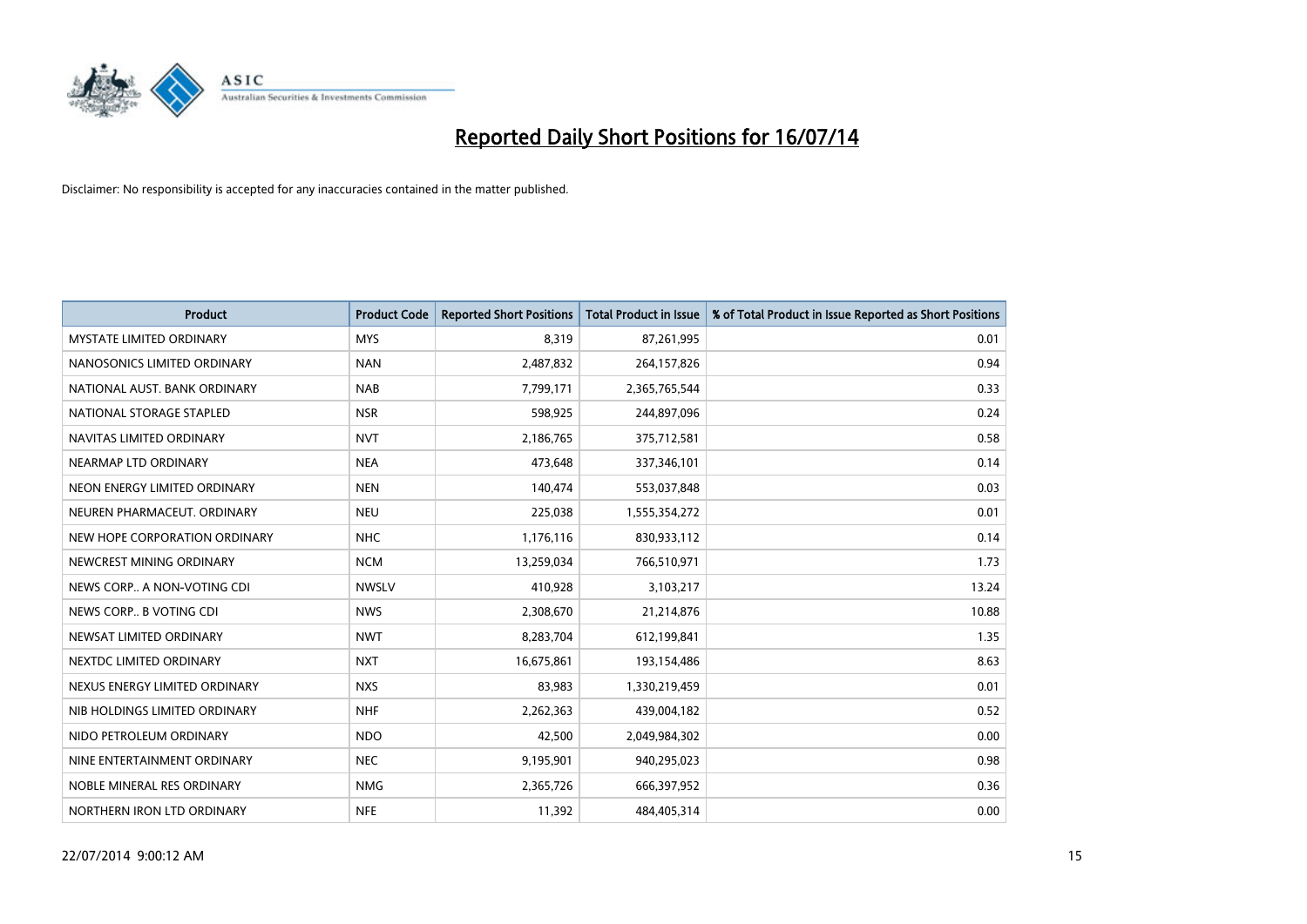

| <b>Product</b>                        | <b>Product Code</b> | <b>Reported Short Positions</b> | <b>Total Product in Issue</b> | % of Total Product in Issue Reported as Short Positions |
|---------------------------------------|---------------------|---------------------------------|-------------------------------|---------------------------------------------------------|
| NORTHERN STAR ORDINARY                | <b>NST</b>          | 4,016,287                       | 587,259,647                   | 0.68                                                    |
| NRW HOLDINGS LIMITED ORDINARY         | <b>NWH</b>          | 12,066,218                      | 278,888,011                   | 4.33                                                    |
| NUFARM LIMITED ORDINARY               | <b>NUF</b>          | 17,329,648                      | 264,021,627                   | 6.56                                                    |
| NUPLEX INDUSTRIES ORDINARY            | <b>NPX</b>          | 1,000                           | 198,125,827                   | 0.00                                                    |
| OCEANAGOLD CORP. CHESS DEPOSITARY INT | <b>OGC</b>          | 1,101,622                       | 301,420,186                   | 0.37                                                    |
| OIL SEARCH LTD ORDINARY               | OSH                 | 9,152,290                       | 1,519,022,225                 | 0.60                                                    |
| OM HOLDINGS LIMITED ORDINARY          | <b>OMH</b>          | 58,321                          | 733,423,337                   | 0.01                                                    |
| ORICA LIMITED ORDINARY                | ORI                 | 13,782,583                      | 372,743,291                   | 3.70                                                    |
| ORIGIN ENERGY ORDINARY                | <b>ORG</b>          | 6,956,753                       | 1,103,646,907                 | 0.63                                                    |
| OROCOBRE LIMITED ORDINARY             | <b>ORE</b>          | 2,125,301                       | 132,041,911                   | 1.61                                                    |
| ORORA LIMITED ORDINARY                | <b>ORA</b>          | 2,520,595                       | 1,206,684,923                 | 0.21                                                    |
| OROTONGROUP LIMITED ORDINARY          | <b>ORL</b>          | 168,464                         | 40,880,902                    | 0.41                                                    |
| OZ MINERALS ORDINARY                  | OZL                 | 14,241,324                      | 303,470,022                   | 4.69                                                    |
| OZFOREX GROUP LTD ORDINARY            | <b>OFX</b>          | 8,303,518                       | 240,000,000                   | 3.46                                                    |
| PACIFIC BRANDS ORDINARY               | <b>PBG</b>          | 19,255,553                      | 917,226,291                   | 2.10                                                    |
| PACT GROUP HLDGS LTD ORDINARY         | <b>PGH</b>          | 5,033,241                       | 294,097,961                   | 1.71                                                    |
| PALADIN ENERGY LTD ORDINARY           | <b>PDN</b>          | 114,784,852                     | 964, 367, 284                 | 11.90                                                   |
| PANAUST LIMITED ORDINARY              | <b>PNA</b>          | 222,011                         | 635,580,654                   | 0.03                                                    |
| PANORAMIC RESOURCES ORDINARY          | PAN                 | 152,700                         | 322,275,824                   | 0.05                                                    |
| PANTERRA GOLD LTD ORDINARY            | PGI                 |                                 | 813,119,737                   | 0.00                                                    |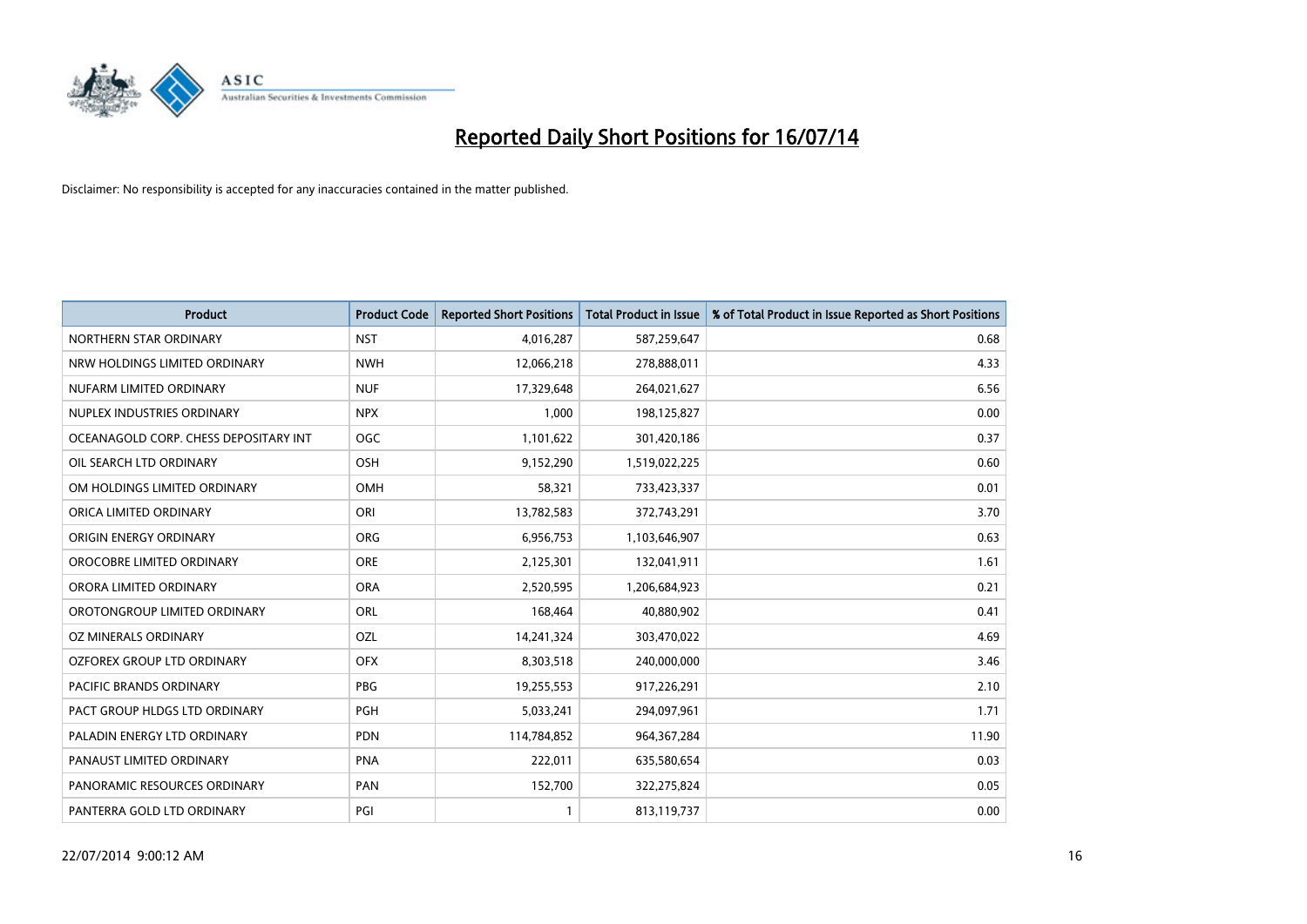

| <b>Product</b>                    | <b>Product Code</b> | <b>Reported Short Positions</b> | <b>Total Product in Issue</b> | % of Total Product in Issue Reported as Short Positions |
|-----------------------------------|---------------------|---------------------------------|-------------------------------|---------------------------------------------------------|
| PAPERLINX LIMITED ORDINARY        | <b>PPX</b>          | 44,770                          | 665, 181, 261                 | 0.01                                                    |
| PAPILLON RES LTD ORDINARY         | PIR                 | 6,310,458                       | 352,044,210                   | 1.79                                                    |
| PEET LIMITED ORDINARY             | <b>PPC</b>          | 88,254                          | 433,389,348                   | 0.02                                                    |
| PERPETUAL LIMITED ORDINARY        | PPT                 | 1,358,611                       | 46,574,426                    | 2.92                                                    |
| PERSEUS MINING LTD ORDINARY       | PRU                 | 8,095,114                       | 526,656,401                   | 1.54                                                    |
| PHARMAXIS LTD ORDINARY            | <b>PXS</b>          | 66,009                          | 309,514,849                   | 0.02                                                    |
| PLATINUM ASSET ORDINARY           | <b>PTM</b>          | 971,083                         | 580,336,142                   | 0.17                                                    |
| PLATINUM AUSTRALIA ORDINARY       | <b>PLA</b>          | 836,127                         | 504,968,043                   | 0.17                                                    |
| PMP LIMITED ORDINARY              | <b>PMP</b>          | 1,544,399                       | 323,781,124                   | 0.48                                                    |
| PRANA BIOTECHNOLOGY ORDINARY      | <b>PBT</b>          | 4,210,704                       | 488,646,960                   | 0.86                                                    |
| PREMIER INVESTMENTS ORDINARY      | <b>PMV</b>          | 264,069                         | 155,714,874                   | 0.17                                                    |
| PRIMA BIOMED LTD ORDINARY         | <b>PRR</b>          | 132,361                         | 1,228,709,341                 | 0.01                                                    |
| PRIMARY HEALTH CARE ORDINARY      | <b>PRY</b>          | 18,888,085                      | 505,659,944                   | 3.74                                                    |
| PRIME MEDIA GRP LTD ORDINARY      | <b>PRT</b>          | 1,850,284                       | 366,330,303                   | 0.51                                                    |
| PROGRAMMED ORDINARY               | <b>PRG</b>          | 246,422                         | 118,253,992                   | 0.21                                                    |
| <b>QANTAS AIRWAYS ORDINARY</b>    | QAN                 | 95,891,390                      | 2,196,330,250                 | 4.37                                                    |
| OBE INSURANCE GROUP ORDINARY      | OBE                 | 10,846,525                      | 1,277,602,695                 | 0.85                                                    |
| ORXPHARMA LTD ORDINARY            | QRX                 | 30,000                          | 164,190,969                   | 0.02                                                    |
| <b>QUBE HOLDINGS LTD ORDINARY</b> | <b>QUB</b>          | 21,489,447                      | 1,051,172,929                 | 2.04                                                    |
| RAMELIUS RESOURCES ORDINARY       | <b>RMS</b>          | 160                             | 398,048,073                   | 0.00                                                    |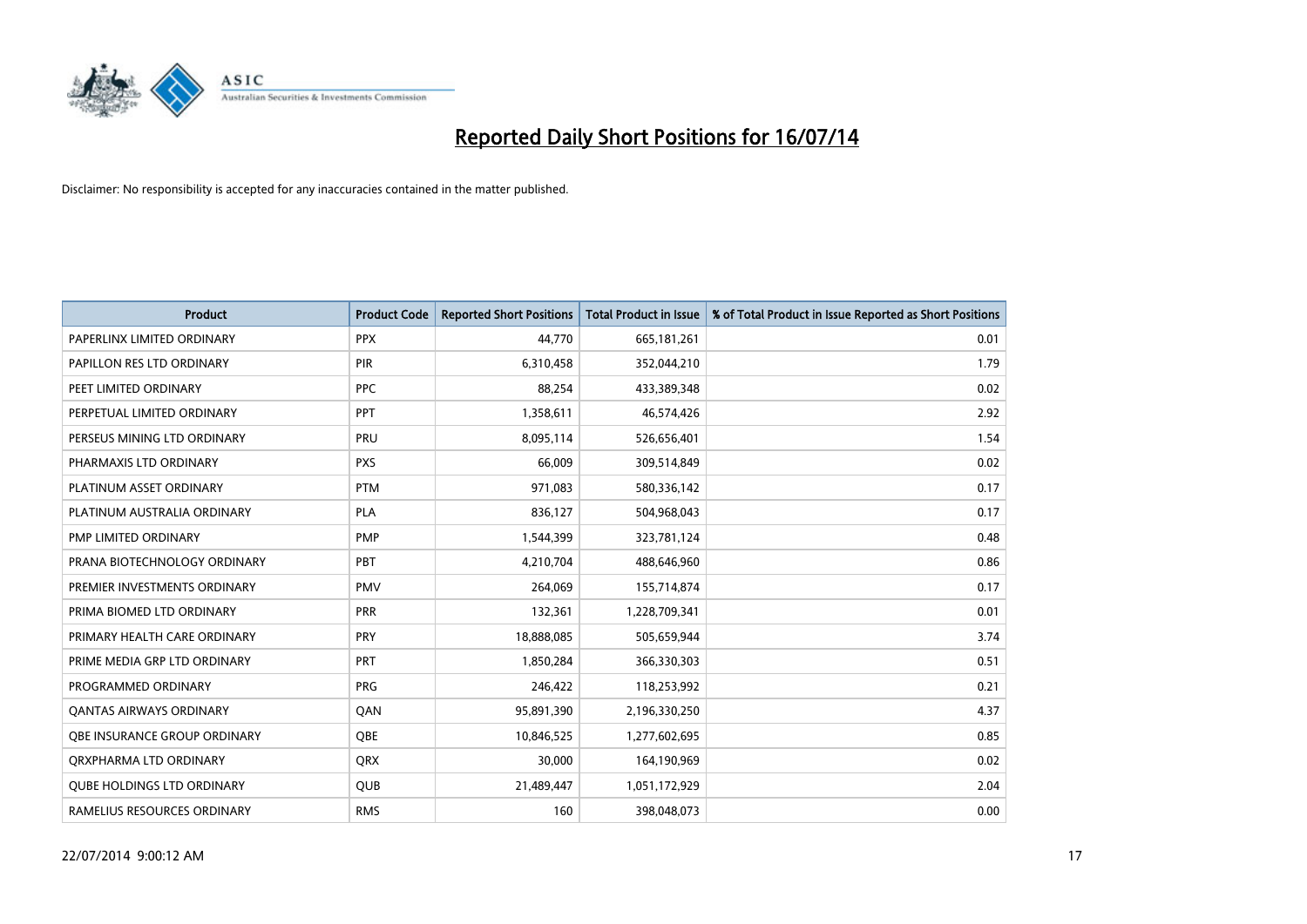

| <b>Product</b>                      | <b>Product Code</b> | <b>Reported Short Positions</b> | <b>Total Product in Issue</b> | % of Total Product in Issue Reported as Short Positions |
|-------------------------------------|---------------------|---------------------------------|-------------------------------|---------------------------------------------------------|
| RAMSAY HEALTH CARE ORDINARY         | <b>RHC</b>          | 1,328,995                       | 202,081,252                   | 0.66                                                    |
| <b>RCG CORPORATION LTD ORDINARY</b> | <b>RCG</b>          | 10,779                          | 263,808,625                   | 0.00                                                    |
| <b>RCR TOMLINSON ORDINARY</b>       | <b>RCR</b>          | 588,281                         | 136,989,238                   | 0.43                                                    |
| <b>REA GROUP ORDINARY</b>           | <b>REA</b>          | 1,453,598                       | 131,714,699                   | 1.10                                                    |
| RECALL HOLDINGS LTD ORDINARY        | <b>REC</b>          | 6,272,061                       | 312,903,583                   | 2.00                                                    |
| <b>RECKON LIMITED ORDINARY</b>      | <b>RKN</b>          | 1,285,359                       | 126,913,066                   | 1.01                                                    |
| RED 5 LIMITED ORDINARY              | <b>RED</b>          | 174,740                         | 759,451,008                   | 0.02                                                    |
| <b>RED FORK ENERGY ORDINARY</b>     | <b>RFE</b>          | 686,028                         | 501,051,719                   | 0.14                                                    |
| REDBANK ENERGY LTD ORDINARY         | AEJ                 | 13                              | 786,287                       | 0.00                                                    |
| <b>REED RESOURCES LTD ORDINARY</b>  | <b>RDR</b>          | 2,000                           | 523,453,895                   | 0.00                                                    |
| <b>REGIS RESOURCES ORDINARY</b>     | <b>RRL</b>          | 38,034,917                      | 499,744,095                   | 7.61                                                    |
| RESMED INC CDI 10:1                 | <b>RMD</b>          | 38,139,615                      | 1,402,915,440                 | 2.72                                                    |
| <b>RESOLUTE MINING ORDINARY</b>     | <b>RSG</b>          | 7,923,959                       | 641,189,223                   | 1.24                                                    |
| <b>RESOURCE GENERATION ORDINARY</b> | <b>RES</b>          | 1,220                           | 581,380,338                   | 0.00                                                    |
| <b>RETAIL FOOD GROUP ORDINARY</b>   | <b>RFG</b>          | 6,960,900                       | 144,868,508                   | 4.80                                                    |
| REX MINERALS LIMITED ORDINARY       | <b>RXM</b>          | 620,672                         | 220,519,784                   | 0.28                                                    |
| RIO TINTO LIMITED ORDINARY          | <b>RIO</b>          | 3,845,369                       | 435,758,720                   | 0.88                                                    |
| ROBUST RESOURCES ORDINARY           | <b>ROL</b>          | 244                             | 195,369,627                   | 0.00                                                    |
| ROC OIL COMPANY ORDINARY            | <b>ROC</b>          | 2,881,775                       | 687,618,400                   | 0.42                                                    |
| ROYAL WOLF HOLDINGS ORDINARY        | <b>RWH</b>          | 213,268                         | 100,387,052                   | 0.21                                                    |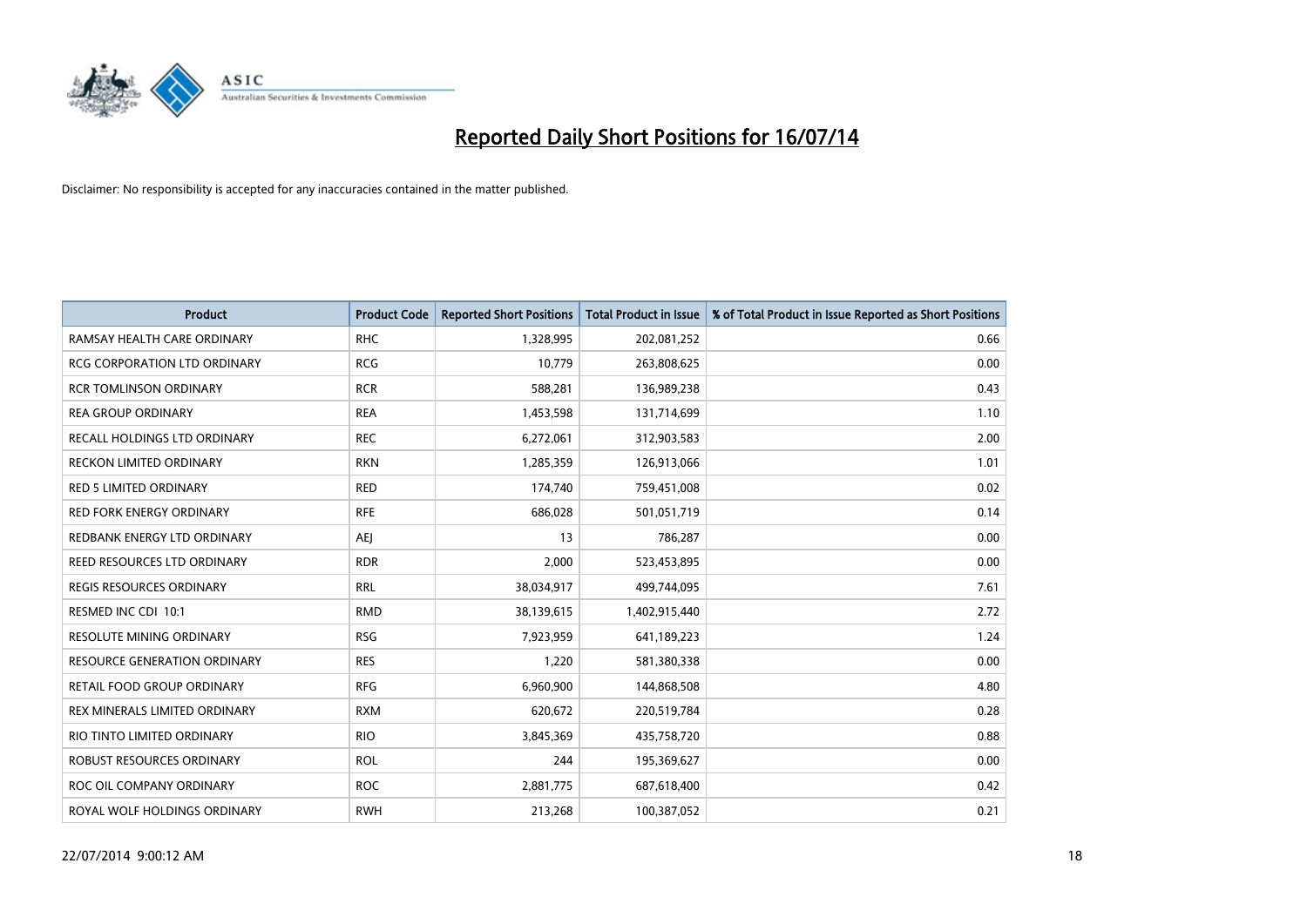

| <b>Product</b>                        | <b>Product Code</b> | <b>Reported Short Positions</b> | <b>Total Product in Issue</b> | % of Total Product in Issue Reported as Short Positions |
|---------------------------------------|---------------------|---------------------------------|-------------------------------|---------------------------------------------------------|
| RURALCO HOLDINGS ORDINARY             | <b>RHL</b>          | 12,757                          | 77,291,069                    | 0.02                                                    |
| SAI GLOBAL LIMITED ORDINARY           | SAI                 | 333,997                         | 210,886,085                   | 0.16                                                    |
| SALMAT LIMITED ORDINARY               | <b>SLM</b>          | 54                              | 159,812,799                   | 0.00                                                    |
| SAMSON OIL & GAS LTD ORDINARY         | <b>SSN</b>          | 20,376,960                      | 2,837,756,933                 | 0.72                                                    |
| SANDFIRE RESOURCES ORDINARY           | <b>SFR</b>          | 1,732,269                       | 155,640,968                   | 1.11                                                    |
| SANTOS LTD ORDINARY                   | <b>STO</b>          | 5,242,242                       | 976,596,274                   | 0.54                                                    |
| SARACEN MINERAL ORDINARY              | <b>SAR</b>          | 774,947                         | 792,784,738                   | 0.10                                                    |
| SCA PROPERTY GROUP STAPLED SECURITIES | <b>SCP</b>          | 32,798,704                      | 648,628,320                   | 5.06                                                    |
| <b>SCENTRE GRP STAPLED</b>            | <b>SCG</b>          | 13,539,101                      | 5,324,296,678                 | 0.25                                                    |
| SEDGMAN LIMITED ORDINARY              | <b>SDM</b>          | 1,823,945                       | 227,059,277                   | 0.80                                                    |
| SEEK LIMITED ORDINARY                 | <b>SEK</b>          | 10,086,410                      | 340,459,756                   | 2.96                                                    |
| SELECT HARVESTS ORDINARY              | SHV                 | 199,372                         | 57,999,427                    | 0.34                                                    |
| SENEX ENERGY LIMITED ORDINARY         | <b>SXY</b>          | 8,494,424                       | 1,147,010,917                 | 0.74                                                    |
| SERVCORP LIMITED ORDINARY             | SRV                 | 4,069                           | 98,432,275                    | 0.00                                                    |
| SERVICE STREAM ORDINARY               | <b>SSM</b>          | 30                              | 386,389,873                   | 0.00                                                    |
| SEVEN GROUP HOLDINGS ORDINARY         | <b>SVW</b>          | 110,905                         | 302,691,886                   | 0.04                                                    |
| SEVEN WEST MEDIA LTD ORDINARY         | <b>SWM</b>          | 6,986,530                       | 999,160,872                   | 0.70                                                    |
| SFG AUSTRALIA LTD ORDINARY            | <b>SFW</b>          | 2,096,542                       | 734,874,200                   | 0.29                                                    |
| SIGMA PHARMACEUTICAL ORDINARY         | <b>SIP</b>          | 18,050,752                      | 1,112,511,644                 | 1.62                                                    |
| <b>SILEX SYSTEMS ORDINARY</b>         | <b>SLX</b>          | 3,312,470                       | 170,440,771                   | 1.94                                                    |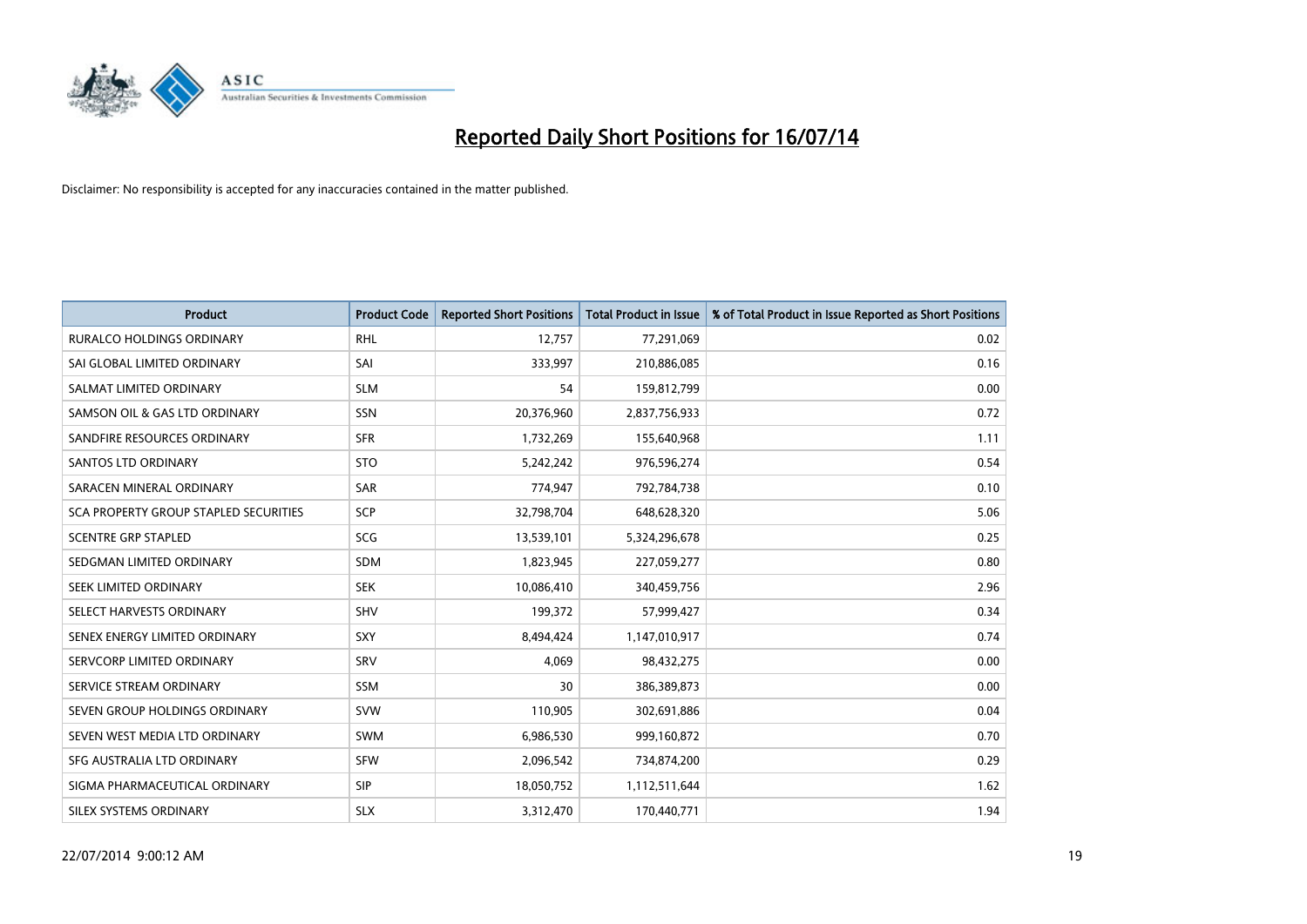

| <b>Product</b>                           | <b>Product Code</b> | <b>Reported Short Positions</b> | <b>Total Product in Issue</b> | % of Total Product in Issue Reported as Short Positions |
|------------------------------------------|---------------------|---------------------------------|-------------------------------|---------------------------------------------------------|
| SILVER CHEF LIMITED ORDINARY             | SIV                 | 83,097                          | 29,469,492                    | 0.28                                                    |
| SILVER LAKE RESOURCE ORDINARY            | <b>SLR</b>          | 15,701,751                      | 503,233,971                   | 3.12                                                    |
| SIMS METAL MGMT LTD ORDINARY             | SGM                 | 11,515,935                      | 204,604,433                   | 5.63                                                    |
| SINGAPORE TELECOMM. CHESS DEPOSITARY INT | SGT                 | 8,467,031                       | 116,807,316                   | 7.25                                                    |
| SINO GAS ENERGY ORDINARY                 | <b>SEH</b>          | 3,305,853                       | 1,530,457,040                 | 0.22                                                    |
| SIRIUS RESOURCES NL ORDINARY             | <b>SIR</b>          | 11,422,205                      | 262,044,586                   | 4.36                                                    |
| SIRTEX MEDICAL ORDINARY                  | <b>SRX</b>          | 57,433                          | 56,476,529                    | 0.10                                                    |
| SKILLED GROUP LTD ORDINARY               | <b>SKE</b>          | 3,029,590                       | 235,254,496                   | 1.29                                                    |
| <b>SKY NETWORK ORDINARY</b>              | <b>SKT</b>          | 173,898                         | 389,139,785                   | 0.04                                                    |
| SKYCITY ENT GRP LTD ORDINARY             | <b>SKC</b>          | 6,976,557                       | 582,088,094                   | 1.20                                                    |
| <b>SLATER &amp; GORDON ORDINARY</b>      | SGH                 | 6,661,524                       | 204,338,625                   | 3.26                                                    |
| SMS MANAGEMENT, ORDINARY                 | SMX                 | 3,134,194                       | 69,394,537                    | 4.52                                                    |
| SONIC HEALTHCARE ORDINARY                | <b>SHL</b>          | 2,971,532                       | 400,811,556                   | 0.74                                                    |
| SOUL PATTINSON (W.H) ORDINARY            | SOL                 | 17,099                          | 239,395,320                   | 0.01                                                    |
| SP AUSNET STAPLED SECURITIES             | SPN                 | 36,934,802                      | 3,425,244,162                 | 1.08                                                    |
| SPARK INFRASTRUCTURE STAPLED US PROHIBT. | SKI                 | 20,345,546                      | 1,466,360,128                 | 1.39                                                    |
| SPECIALTY FASHION ORDINARY               | <b>SFH</b>          | 100,789                         | 192,236,121                   | 0.05                                                    |
| SPOTLESS GRP HLD LTD ORDINARY            | <b>SPO</b>          | 13,651,402                      | 1,098,290,178                 | 1.24                                                    |
| ST BARBARA LIMITED ORDINARY              | <b>SBM</b>          | 16,548,077                      | 488,074,077                   | 3.39                                                    |
| STARPHARMA HOLDINGS ORDINARY             | SPL                 | 14,198,862                      | 285,109,680                   | 4.98                                                    |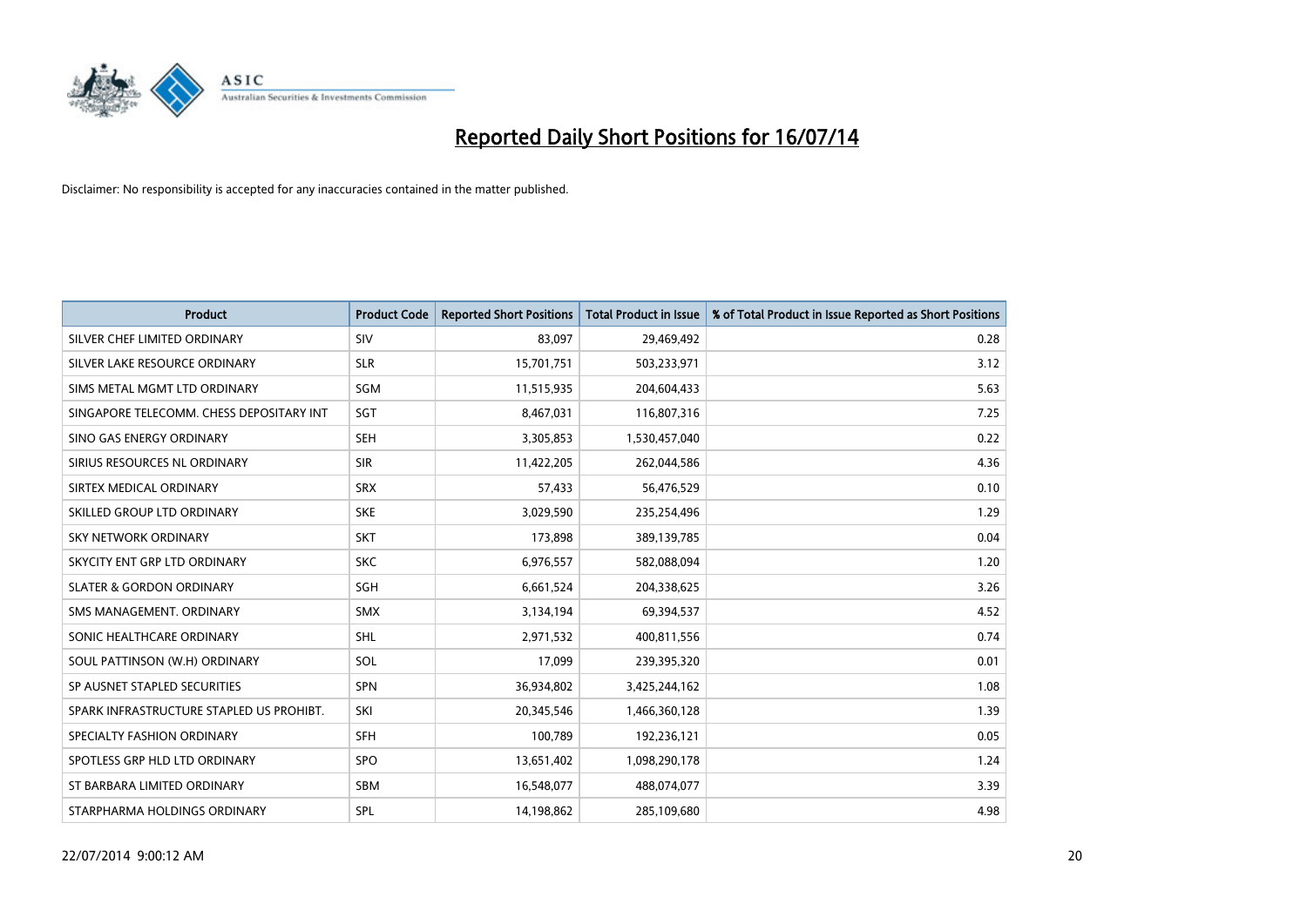

| Product                              | <b>Product Code</b> | <b>Reported Short Positions</b> | <b>Total Product in Issue</b> | % of Total Product in Issue Reported as Short Positions |
|--------------------------------------|---------------------|---------------------------------|-------------------------------|---------------------------------------------------------|
| STEADFAST GROUP LTD ORDINARY         | <b>SDF</b>          | 4,044,086                       | 501,638,307                   | 0.81                                                    |
| STH CRS ELECT ENGNR ORDINARY         | <b>SXE</b>          | 19,573                          | 161,523,130                   | 0.01                                                    |
| STHN CROSS MEDIA ORDINARY            | <b>SXL</b>          | 29,404,136                      | 705,246,986                   | 4.17                                                    |
| STOCKLAND UNITS/ORD STAPLED          | SGP                 | 12,826,860                      | 2,326,978,560                 | 0.55                                                    |
| STRAITS RES LTD. ORDINARY            | SRO                 | 28,747                          | 1,217,730,293                 | 0.00                                                    |
| STRIKE ENERGY LTD ORDINARY           | <b>STX</b>          | 4,000                           | 833,330,946                   | 0.00                                                    |
| STW COMMUNICATIONS ORDINARY          | SGN                 | 2,222,415                       | 403,828,512                   | 0.55                                                    |
| SUNCORP GROUP LTD ORDINARY           | <b>SUN</b>          | 9,153,509                       | 1,286,600,980                 | 0.71                                                    |
| SUNDANCE ENERGY ORDINARY             | <b>SEA</b>          | 8,645,962                       | 548,714,663                   | 1.58                                                    |
| SUNDANCE RESOURCES ORDINARY          | SDL                 | 80,556,109                      | 3,082,028,456                 | 2.61                                                    |
| SUNLAND GROUP LTD ORDINARY           | <b>SDG</b>          | 161,775                         | 181,710,087                   | 0.09                                                    |
| SUPER RET REP LTD ORDINARY           | SUL                 | 6,251,855                       | 196,731,620                   | 3.18                                                    |
| SYD AIRPORT STAPLED US PROHIBIT.     | <b>SYD</b>          | 16,281,100                      | 2,216,216,041                 | 0.73                                                    |
| SYRAH RESOURCES ORDINARY             | <b>SYR</b>          | 5,852,030                       | 162,500,614                   | 3.60                                                    |
| <b>TABCORP HOLDINGS LTD ORDINARY</b> | <b>TAH</b>          | 14,609,875                      | 762,954,019                   | 1.91                                                    |
| TAP OIL LIMITED ORDINARY             | <b>TAP</b>          | 34,591                          | 243,150,627                   | 0.01                                                    |
| TASSAL GROUP LIMITED ORDINARY        | <b>TGR</b>          | 554,020                         | 146,507,029                   | 0.38                                                    |
| <b>TATTS GROUP LTD ORDINARY</b>      | <b>TTS</b>          | 25,348,079                      | 1,434,447,341                 | 1.77                                                    |
| <b>TECHNOLOGY ONE ORDINARY</b>       | <b>TNE</b>          | 19,850                          | 308,706,455                   | 0.01                                                    |
| TELECOM CORPORATION ORDINARY         | <b>TEL</b>          | 8,089,450                       | 1,828,530,844                 | 0.44                                                    |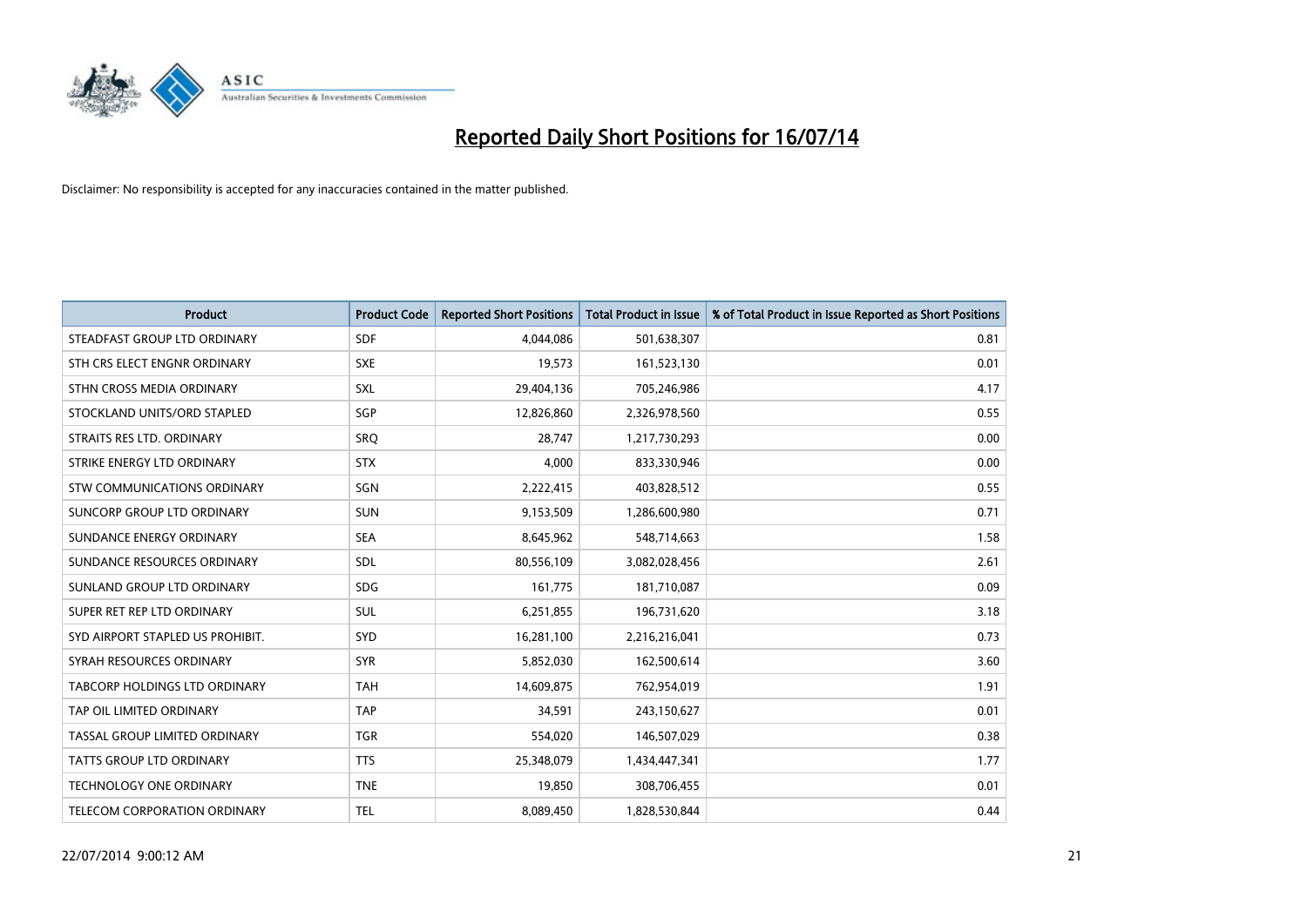

| <b>Product</b>                       | <b>Product Code</b> | <b>Reported Short Positions</b> | <b>Total Product in Issue</b> | % of Total Product in Issue Reported as Short Positions |
|--------------------------------------|---------------------|---------------------------------|-------------------------------|---------------------------------------------------------|
| <b>TELSTRA CORPORATION, ORDINARY</b> | <b>TLS</b>          | 38,874,253                      | 12,443,074,357                | 0.31                                                    |
| TEN NETWORK HOLDINGS ORDINARY        | <b>TEN</b>          | 172,889,917                     | 2,630,984,596                 | 6.57                                                    |
| TERANGA GOLD CORP CDI 1:1            | <b>TGZ</b>          | 2,406                           | 82,371,687                    | 0.00                                                    |
| TFS CORPORATION LTD ORDINARY         | <b>TFC</b>          | 1,805,478                       | 324,157,408                   | 0.56                                                    |
| THE PAS GROUP LTD ORDINARY           | PGR                 | 609,390                         | 136,690,860                   | 0.45                                                    |
| THE REJECT SHOP ORDINARY             | <b>TRS</b>          | 3,369,440                       | 28,844,648                    | 11.68                                                   |
| THORN GROUP LIMITED ORDINARY         | <b>TGA</b>          | 61,120                          | 149,494,813                   | 0.04                                                    |
| TIGER RESOURCES ORDINARY             | <b>TGS</b>          | 2,136,144                       | 898,784,227                   | 0.24                                                    |
| TITAN ENERGY SERVICE ORDINARY        | <b>TTN</b>          | 20,465                          | 50,585,915                    | 0.04                                                    |
| TOLL HOLDINGS LTD ORDINARY           | <b>TOL</b>          | 28,904,499                      | 717,133,875                   | 4.03                                                    |
| TOX FREE SOLUTIONS ORDINARY          | <b>TOX</b>          | 3,671,921                       | 133,752,359                   | 2.75                                                    |
| TPG TELECOM LIMITED ORDINARY         | <b>TPM</b>          | 11,151,252                      | 793,808,141                   | 1.40                                                    |
| TRADE ME GROUP ORDINARY              | <b>TME</b>          | 2,909,677                       | 396,584,956                   | 0.73                                                    |
| <b>TRANSFIELD SERVICES ORDINARY</b>  | <b>TSE</b>          | 28,232,838                      | 512,457,716                   | 5.51                                                    |
| TRANSPACIFIC INDUST, ORDINARY        | <b>TPI</b>          | 748,894                         | 1,579,472,080                 | 0.05                                                    |
| TRANSURBAN GROUP TRIPLE STAPLED SEC. | TCL                 | 15,138,564                      | 1,896,384,069                 | 0.80                                                    |
| <b>TREASURY GROUP ORDINARY</b>       | <b>TRG</b>          | 29,034                          | 23,070,755                    | 0.13                                                    |
| TREASURY WINE ESTATE ORDINARY        | <b>TWE</b>          | 27,550,277                      | 649,427,560                   | 4.24                                                    |
| <b>TRITON MIN LTD ORDINARY</b>       | <b>TON</b>          | 70,400                          | 272,861,526                   | 0.03                                                    |
| TROY RESOURCES LTD ORDINARY          | <b>TRY</b>          | 2,403,434                       | 195,034,997                   | 1.23                                                    |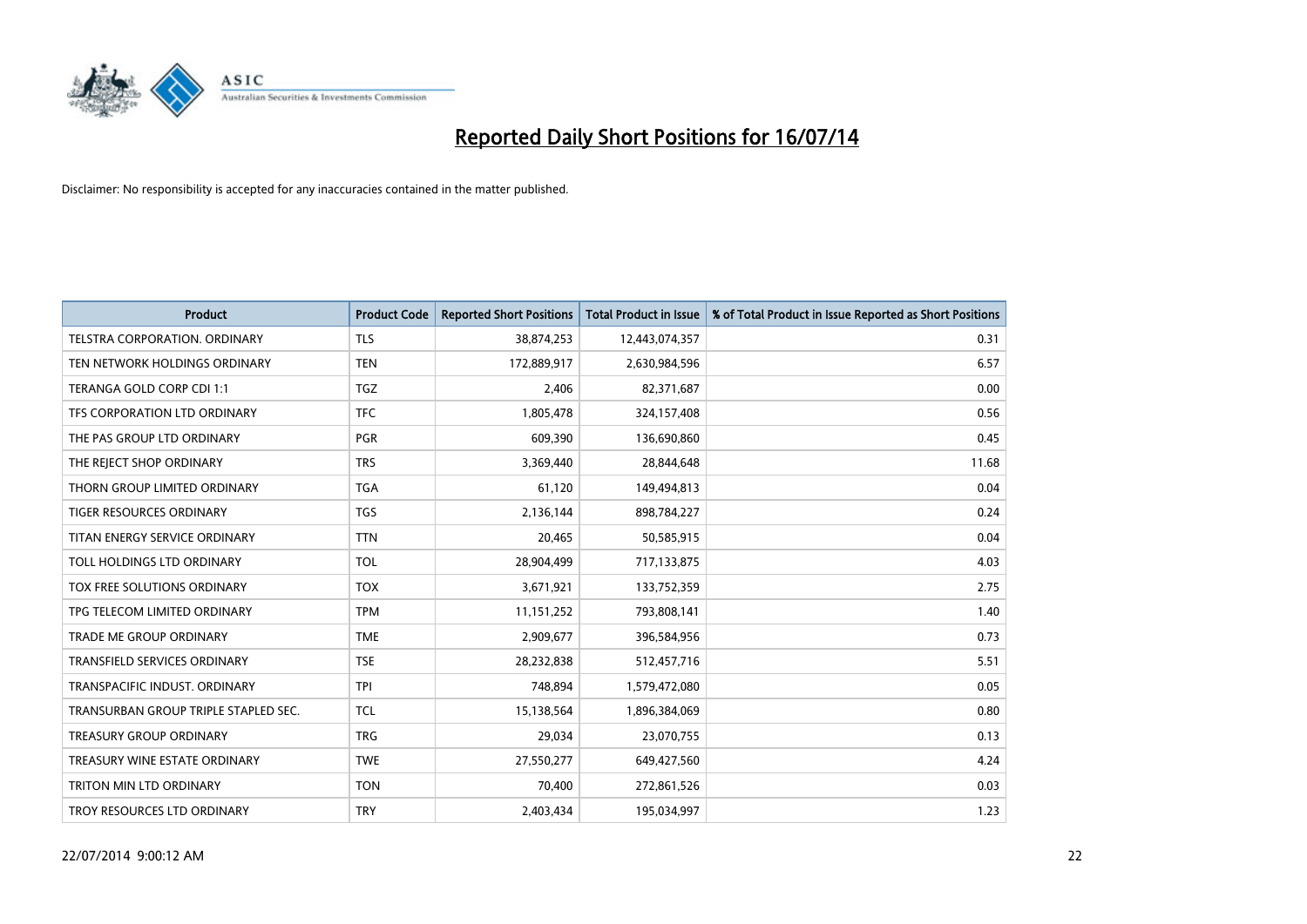

| <b>Product</b>                       | <b>Product Code</b> | <b>Reported Short Positions</b> | <b>Total Product in Issue</b> | % of Total Product in Issue Reported as Short Positions |
|--------------------------------------|---------------------|---------------------------------|-------------------------------|---------------------------------------------------------|
| <b>UGL LIMITED ORDINARY</b>          | UGL                 | 18,411,783                      | 166,511,240                   | 11.06                                                   |
| UNILIFE CORPORATION CDI 6:1          | <b>UNS</b>          | 120,000                         | 268,300,092                   | 0.04                                                    |
| URANEX LIMITED ORDINARY              | <b>UNX</b>          | 86,621                          | 262,089,567                   | 0.03                                                    |
| UXC LIMITED ORDINARY                 | <b>UXC</b>          | 2,924,837                       | 322,477,434                   | 0.91                                                    |
| <b>VEDA GROUP LTD ORDINARY</b>       | <b>VED</b>          | 16,464,173                      | 842,055,406                   | 1.96                                                    |
| <b>VILLAGE ROADSHOW LTD ORDINARY</b> | <b>VRL</b>          | 1,279,121                       | 159,504,142                   | 0.80                                                    |
| VIRGIN AUS HLDG LTD ORDINARY         | <b>VAH</b>          | 61,229,021                      | 3,514,825,734                 | 1.74                                                    |
| VIRTUS HEALTH LTD ORDINARY           | <b>VRT</b>          | 4,264,424                       | 79,722,678                    | 5.35                                                    |
| VNGD US TOTAL MARKET CDI 1:1         | <b>VTS</b>          | 6,836                           | 3,011,493                     | 0.23                                                    |
| <b>VOCATION LTD ORDINARY</b>         | <b>VET</b>          | 11,822,970                      | 202,899,894                   | 5.83                                                    |
| <b>VOCUS COMMS LTD ORDINARY</b>      | <b>VOC</b>          | 329,727                         | 92,937,334                    | 0.35                                                    |
| WARRNAMBOOL CHEESE ORDINARY          | <b>WCB</b>          | 5,038                           | 56,098,797                    | 0.01                                                    |
| <b>WATPAC LIMITED ORDINARY</b>       | <b>WTP</b>          | 2,615                           | 186,489,922                   | 0.00                                                    |
| WEBIET LIMITED ORDINARY              | <b>WEB</b>          | 1,313,167                       | 79,397,959                    | 1.65                                                    |
| WESFARMERS LIMITED ORDINARY          | <b>WES</b>          | 5,948,706                       | 1,143,274,951                 | 0.52                                                    |
| WESTERN AREAS LTD ORDINARY           | <b>WSA</b>          | 15,366,642                      | 232,310,014                   | 6.61                                                    |
| WESTERN DESERT RES. ORDINARY         | <b>WDR</b>          | 5,951,982                       | 620,049,919                   | 0.96                                                    |
| WESTERN DESERT RES. RIGHTS 31-MAR-14 | <b>WDRR</b>         | 17,835                          | 120,009,662                   | 0.01                                                    |
| WESTERN MINING LTD ORDINARY          | <b>WMN</b>          | 25,001                          | 56,201,404                    | 0.04                                                    |
| <b>WESTFIELD CORP STAPLED</b>        | WFD                 | 5,568,948                       | 2,078,089,686                 | 0.27                                                    |